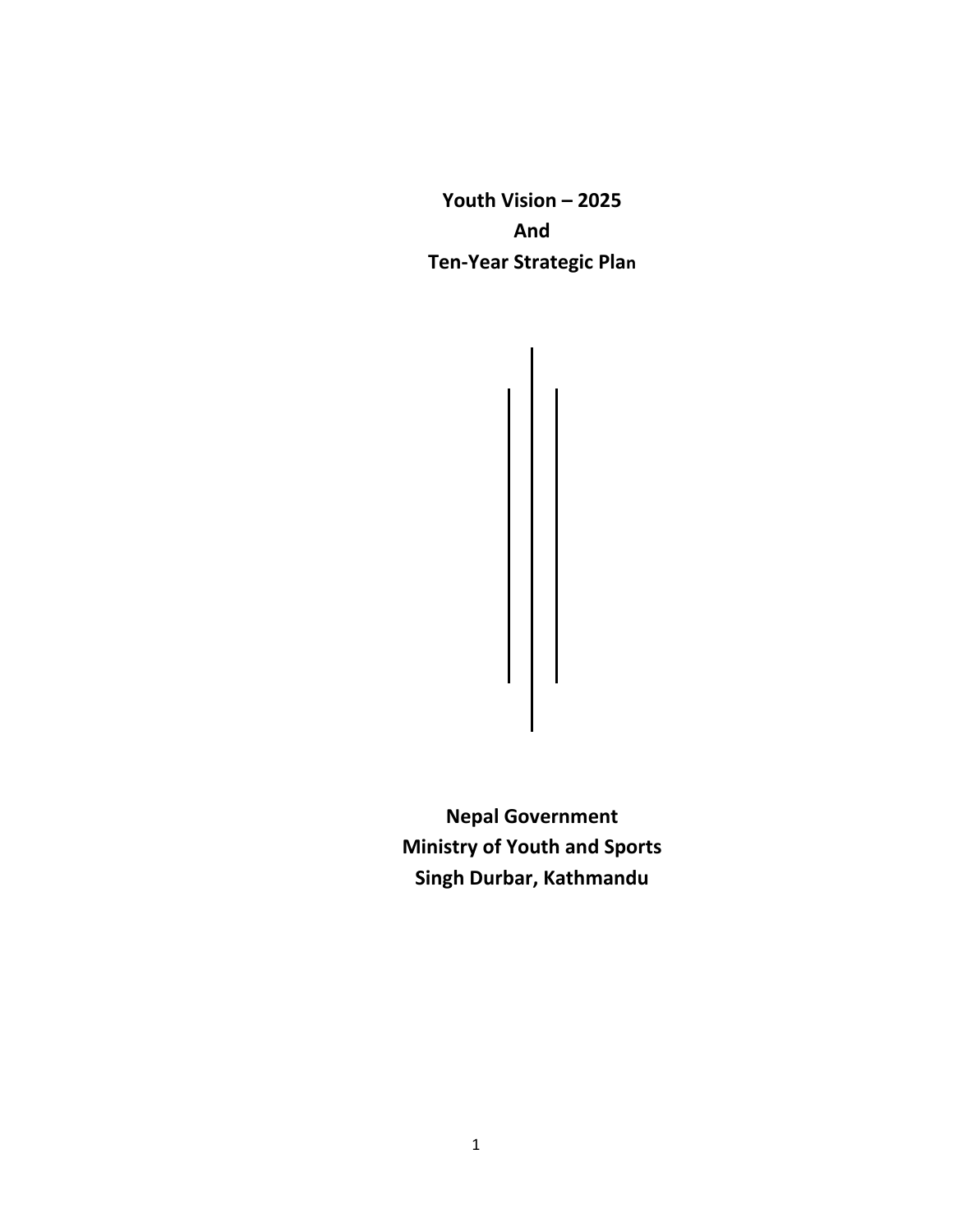**"Youth Vision – 2025" And Ten-Year Strategic Plan Approved by Nepal Government (Council of Ministers) On 2072/6/19 (October 6, 2015)**

> **Nepal Government Ministry of Youth and Sports Singh Durbar, Kathmandu**

**Book: Youth Vision – 2025 And Ten year Strategic Plan Publisher: Ministry of youth and Sports Singh Durbar, Kathmandu**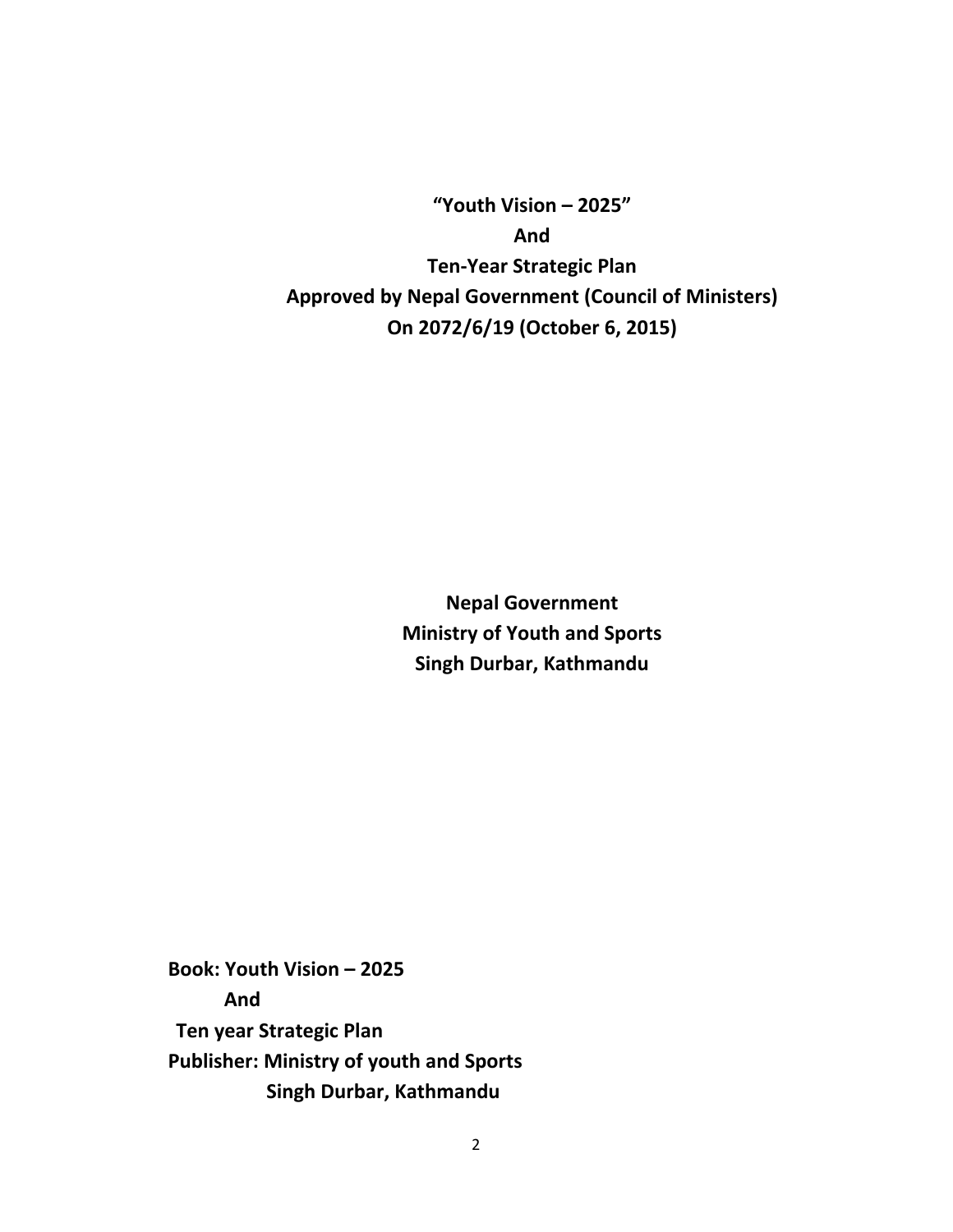## **Table of Contents**

- **1. Chapter-1: Introduction**
	- **1.1 Background**
	- **1.2 Present Status of the Youth in Nepal**
	- **1.3 Prospects and Opportunities for the Nepalese Youth**
	- **1.4 Present Problems and Challenges before the Nepalese Youth**
- **2. Chapter-2: Youth Vison-2015**
	- **2.1 'Youth Vision-2025'**
	- **2.2 Long term Targets**
	- **2.3 Objectives**
	- **2.4 Take-off Approach**
	- **2.5 Main Strategy**
	- **2.6 Work Plan**
	- **2.7 Directive Principles**
	- **2.8 25-point Principles**
	- **2.9 Quantitative Target Indicators**
- **3. Chapter-3: Ten Year Strategic Plan and Programs**
	- **3.1 Qualitative and Professional Education**
	- **3.2 Employment, Entrepreneurship and Skill Development**
	- **3.3 Health and Social Security**
	- **3.4 Mobilization, Participation and Leadership Development**
	- **3.5 Sports and Entertainment**
- **4. Chapter-4: Implementation, Monitoring and Evaluation** 
	- **4.1 Implementation and Coordination**
	- **4.2 Monitoring and Evaluation**
	- **4.3 Risks**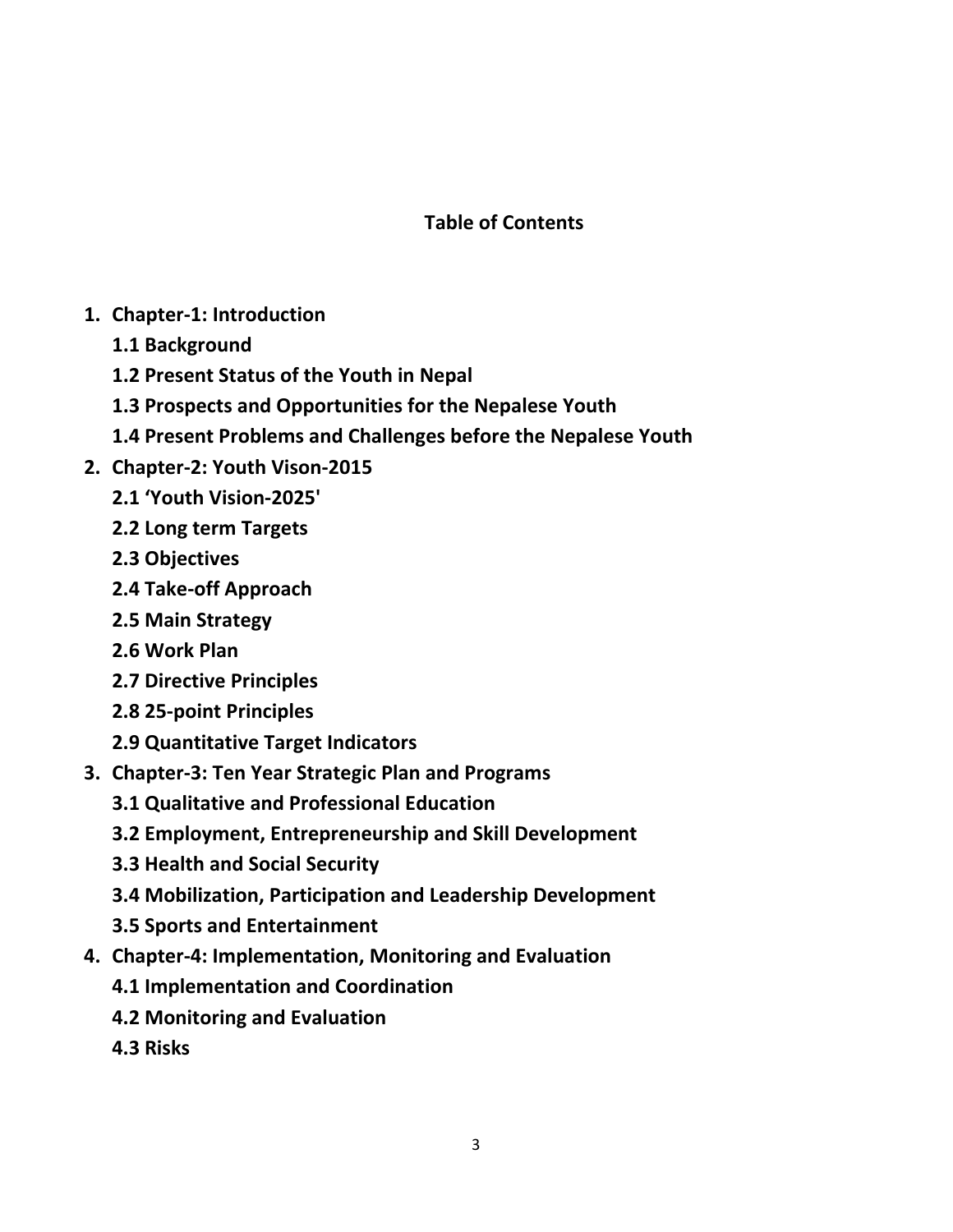### **Chapter 1: Introduction**

#### 1.1 **Background**:

Youth force is the change agent of political, economic and social changes in any country. The present developed and developing countries seem to have achieved progress in development and construction through the quantitative and qualitative development of the young human resources. In the development and progress of every country the contribution of the youth has occupied a prominent place. Even though Nepal seems to be in a position where it has an opportunity to enter the golden era of affluence and development taking advantage of the youth demographic benefits, the desired level of changes could not be achieved in the economic and social sectors due to the political transition.

Different countries have defined the youth age in different ways. From the viewpoint of physical and mental development, youth denotes the age group falling between the state of adolescence and adulthood. This is the most active, energetic and dynamic group. A look at the experience of various countries of the world also shows that the age group of the youth seems to be different.<sup>[1](#page-3-0)</sup> In the most of the countries the youth age has been fixed in between 15 to 35 years whereas international organizations like the United Nations and the World Bank have considered the age group of 15 to 24 years as of the youth. In the context of Nepal, the National Youth Council Act, 2072(2015) has fixed the age group of 16 to 40 years as youth age. If the age group of 16 to 40 years of Nepalese population is viewed, it seems to cover 40.35 percent of the total population, and in the coming decade this percentage is sure to increase more.<sup>[2](#page-3-1)</sup> In the context of uniformity yet to be introduced in regard to the growth age group in different bodies of Nepal Government,<sup>[3](#page-3-2)</sup> " **Youth Vision-2015**" has classified it into two age groups of 16 to 24 years and 25 to 40 years and the group wise priorities have been determined accordingly.

Nepal Government established the Ministry of Youth and Sports in 2065B.S. (2008) for the development and mobilization of the youth in Nepal. Along with creation of the Ministry, a

<span id="page-3-0"></span> $\overline{1}$  $1$  Bangladesh and the Philippines 15-30 years; India 16-29 years; China 18-35 years; Germany 14-26 years; South Africa 15-29 years.

<span id="page-3-1"></span><sup>&</sup>lt;sup>2</sup> Ministry of Youth and Sports, 2014.

<span id="page-3-2"></span> $3$  Interim Plan of Nepal has fixed the age group of youth as 15 to 29 years, the Ministry of Agricultural Development as 50 years and other non- governmental bodies and political organizations have fixed different standards.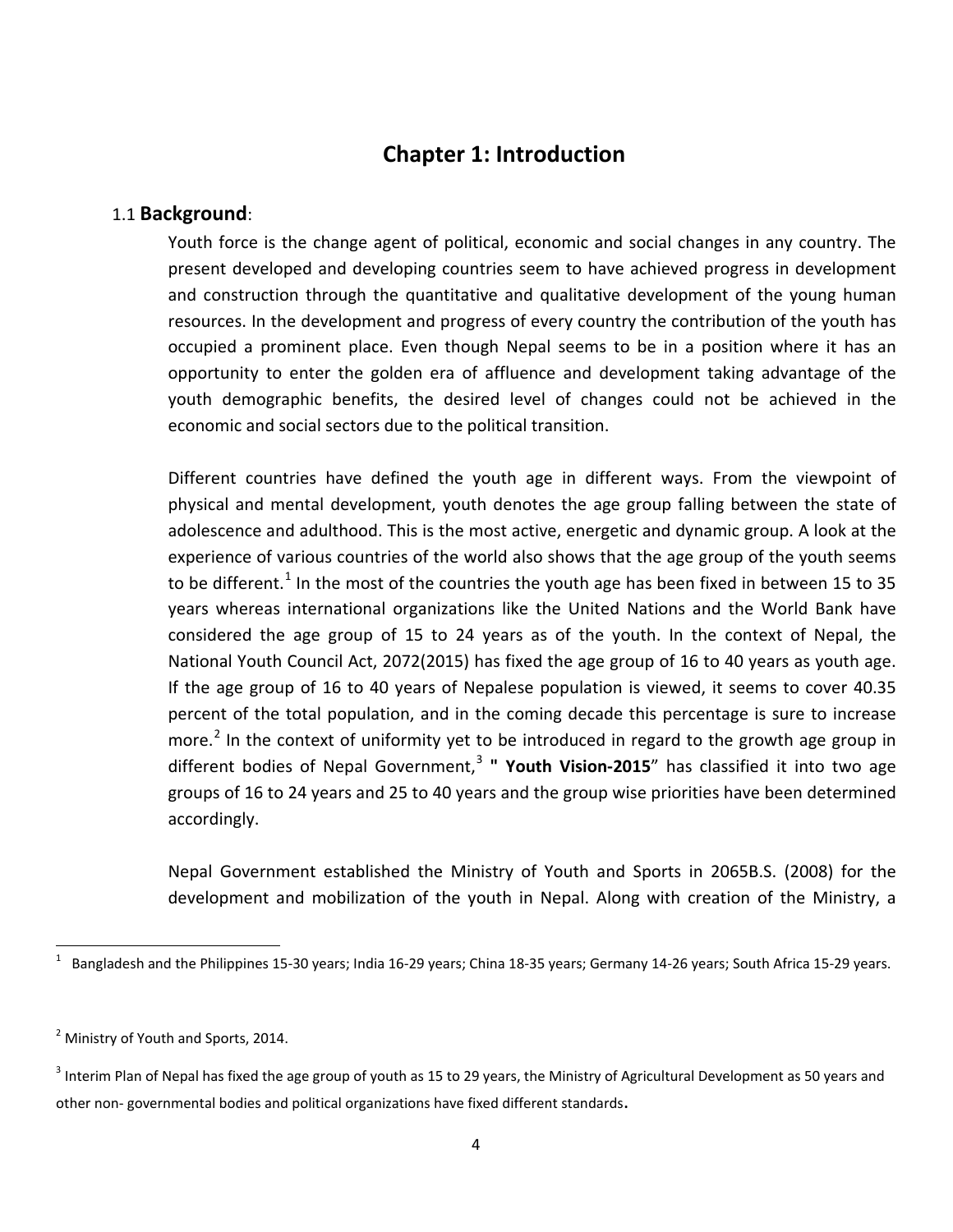National Youth Policy was formulated and various programs relating to youth development and mobilization have been conducted. In the baseline paper (2070/2071-2072/2073) of the Thirteenth Plan of Nepal Government an empowerment strategy has been finalized for enhancing entrepreneurship and competence of the youth, making them active in programs of self-employment and income generation and enabling them to take leadership in national development. Accordingly, various Ministries of Nepal Government have been implementing programs after designing sector wise polices in various sectors relating to the youth such as education, health, agriculture, tourism, labor, employment and sports.

The Youth Council Act, 2072 has been already promulgated to coordinate the youth related programs for youth development and mobilization by constituting the National Youth Council under the Ministry. After promulgation of the youth Council Act, a lawful way for constitution of the National Youth Council has become open, and along with the establishment of the Council an organizational structure shall be created for youth development and mobilization. In the National Youth Policy-2072 comprehensive subject matters of youth development have been incorporated in the form of policy. In order to implement those matters after fixing their priorities, it is imperative to fix a clear approach of youth development, a strategic work plan and programs. A ten year long strategic plan including "**Youth Vision-2025**" has become necessary in order to implement effectively the National Youth Policy, 2072 through the National Youth Council by mobilizing various Ministries and bodies of Nepal Government, associations and organizations concerned with youth development and international donor agencies for achieving the target of youth development in a coordinated manner.

'**Youth Vision-2025'** is a concrete and special strategic work plan formulated with a farsighted approach in order to materialize the rights, aspirations and needs of the youth. It has internalized the Directive Principle of four '**A'** and four '**S'**. It has emphasized national spirit, unity, equity, justice, cordiality, inclusiveness etc. required for development of the country. It has placed the issue of preparing responsible youth at the center stage in order to achieve economic affluence by making extensive involvement in the youth.

Taking into consideration the progress achieved in the youth sector at the international level and the condition of Nepal,<sup>[4](#page-4-0)</sup> "Youth Vision-25" has fixed five strategic Pillars of the youth development in the present times.

In order to enable Nepal to become a fast developing country by the year 2025, education should be made qualitative, professional and employment oriented, and access of the youth to all this must be ensured. It is a basic work to be performed for development of the youth. Youth entrepreneurship, skill development and creation of jobs are some other major works. Agriculture, tourism, energy, infrastructure and herbal plants are some important areas of investment and employment in Nepal. Similarly, another important work to be accomplished

<span id="page-4-0"></span><sup>&</sup>lt;sup>4</sup> Global Youth Development Indicator, 2013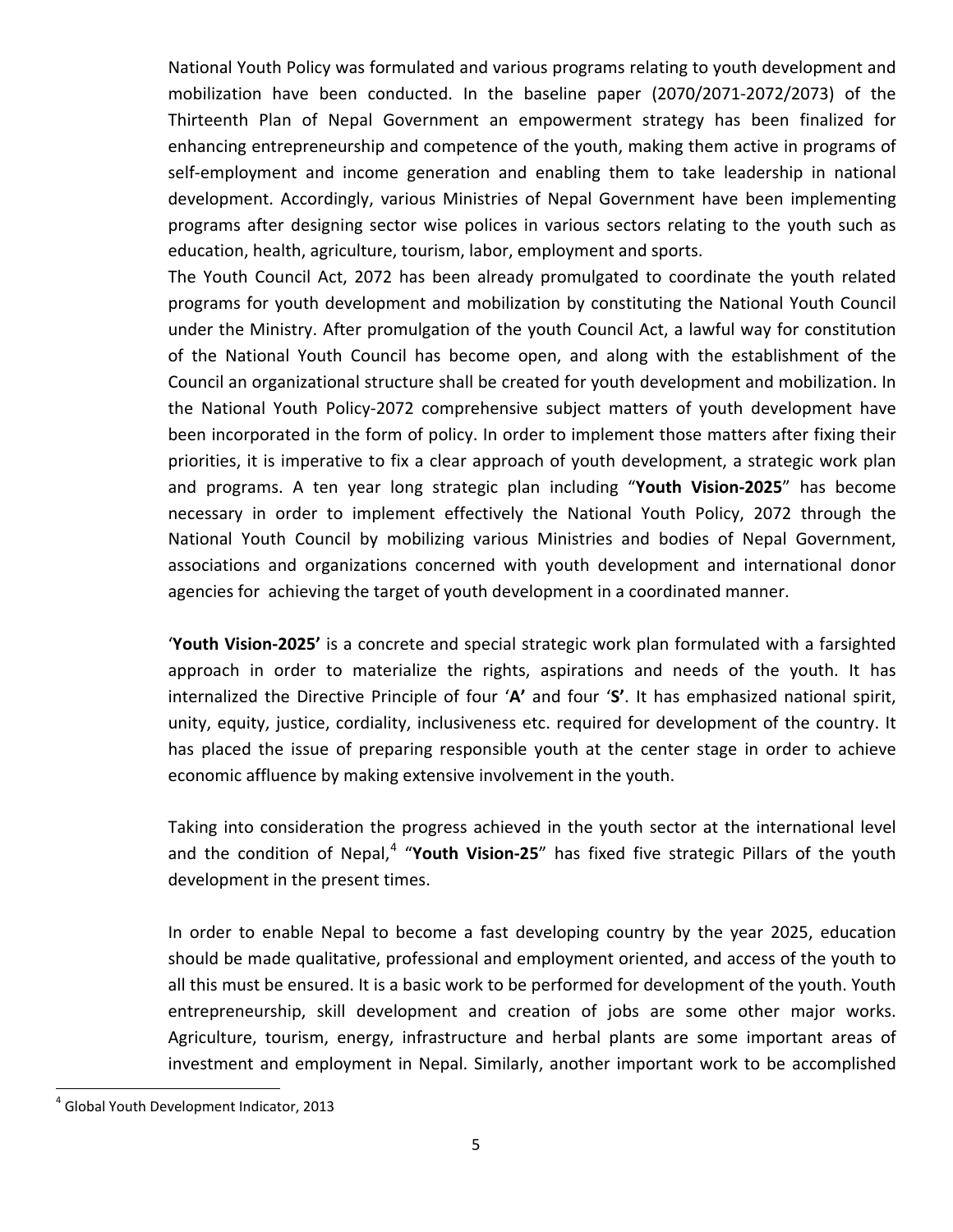for building strong and healthy youth by the year 2025 is to ensure health and social security for the youth. It becomes important what type of system should be adopted to provide health and social security to the youth. No country can achieve the desired target of development without mobilization, participation and leadership development of the youth. Economic, social and cultural transformation of the society and the country can be accomplished through youth national campaigns and their active participation in the process of nation building as well as their volunteering role. Leadership of the youth needs to be developed and established for the sake of nation building through youth's self-reliance, empowerment, collaboration and initiatives. Sports and entertainment should be linked with mental and physical health of the youth and also with their personality development. Development of sports helps to consolidate national sprit and integration among the youth. For this, it is necessary for the state to make investment in setting up entertainment centers, exercise centers, parks, stadiums, covered halls, sport fields, cultural and arts centers. In order to expand sports comprehensively, it is necessary to ensure access of all the youth to sports by introducing its planned development right from the School level.

#### **1.2 Present Status of the Youth in Nepal:**

Nepal has been placed at 145 in the world youth development indicator. Even if compared to South Asian countries, the youth development indicator of Nepal seems to be the weakest.<sup>[5](#page-5-0)</sup> Even though the ratio of fully unemployed youth in Nepal has been shown merely as 2.3% in the government figures, the ratio of semi employed youth is about 36%. According to the International Labor Organization, the fully unemployed ratio is 19.2% whereas the semi unemployed ratio is 28.3%. Nearly 36% of the unemployed youth force in Nepal is not connected with economic production and skills. The marginalized, minority, indigenous and physically challenged youth suffer from higher ratio of unemployment. Almost half of the youth labor force is still dependent on agriculture for survival. 7% of the five hundred thousand and 38 thousand youth annually going out for foreign employment are unskilled. Even though the employment ratio looks slightly bigger, this ratio has decreased in the industrial sector. Even though remittance occupies 29% of the domestic production, only a very small part of this has been invested in the production sector. Some major indicators of the condition of the Nepalese youth are as follows:

#### **Table 1: Present Status of the Youth**

| Some selected           | Number and | Some selected | Number and |
|-------------------------|------------|---------------|------------|
| Indicators <sup>c</sup> | Percentage | Indicators    | Percentage |

<span id="page-5-0"></span> $<sup>5</sup>$  CBS 2008; MOYS 2014(Restless Development and UNFPA; and ILO 2014.</sup>

 $6$  CBS 2008; MoYS 2014 (Restless Development and UNFPA); and ILO 2014

 $<sup>7</sup>$  Moe, 2014</sup>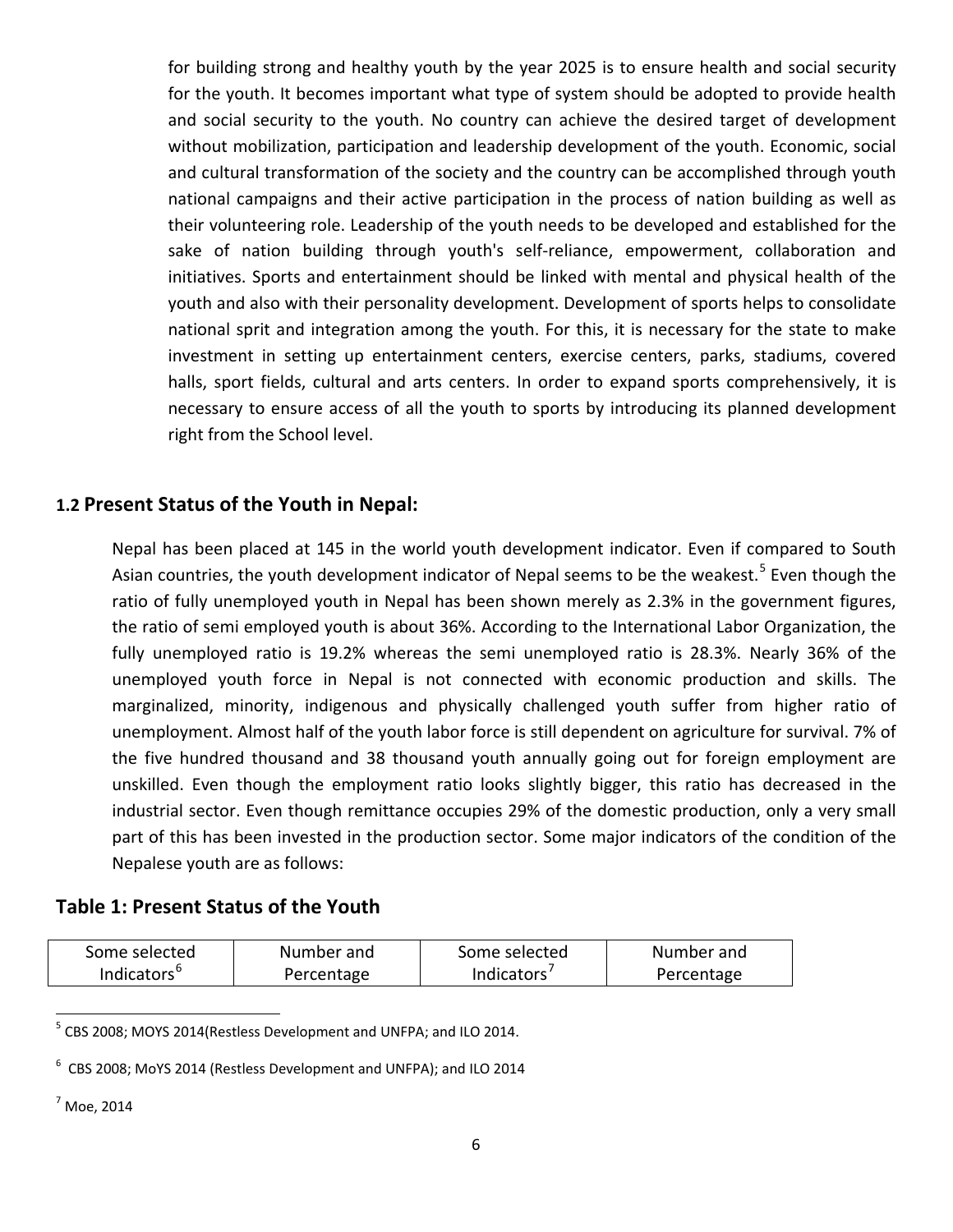| Youth literacy            | 71%                                  | Average age of           | 20.6 years (women) |
|---------------------------|--------------------------------------|--------------------------|--------------------|
|                           |                                      | marriage                 | 23.8 years (men)   |
| Literacy: men/            | 82% and 63%                          | Number of the youth      | 28126              |
| women                     |                                      | annually going to        |                    |
|                           |                                      | foreign countries for    |                    |
|                           |                                      | education                |                    |
|                           |                                      | $(2070/2071)^8$          |                    |
| Nepal in global youth     | 145 place                            | Youth involved in        | 50.5%              |
| development               |                                      | agriculture <sup>9</sup> |                    |
| Indicators                |                                      |                          |                    |
| Fully unemployed          | $19.2\%^{10}$ and 2.3% <sup>11</sup> | Percentage of self-      | 58.8%              |
| youth seeking             |                                      | employed youth (15       |                    |
| employment                |                                      | to 29 age group) $^{12}$ |                    |
| Semi employed youth       | 28.3% <sup>13</sup>                  | Unemployment ratio       | 23%                |
|                           |                                      | of marginalized,         |                    |
|                           |                                      | minority and             |                    |
|                           |                                      | physically challenged    |                    |
|                           |                                      | youth <sup>14</sup>      |                    |
| Number of youth           | More than 4 lakhs 50                 | Ratio of female          | 0.50%              |
| entering every year in    | thousand                             | inequality in            |                    |
| labor market              |                                      | employment               |                    |
| (estimated) <sup>15</sup> |                                      |                          |                    |
| Ratio of total annual     | 2.9 every thousand                   | Discrimination in        | 0.70%              |
| increase in               |                                      | higher education         |                    |
| employment                |                                      |                          |                    |
| Young women in            | 36%                                  | Skilled, semi-skilled    | 2%, 24% and 74%    |
| domestic chores           |                                      | and unskilled            |                    |
|                           |                                      | respectively in foreign  |                    |
|                           |                                      | employment               |                    |
| Nepalese youth going      | 5 lakhs 38 thousand                  | Percentage of            | 26.1%              |
| every year to foreign     |                                      | unemployed graduate      |                    |
| countries for             |                                      | youth                    |                    |

<span id="page-6-0"></span> $\overline{\phantom{1}8\phantom{1}}$  MOYs, 2014

 $<sup>9</sup>$  ILO, 2014</sup>

 $^{10}$  CBS, 2011

 $11$ ILO, 2014

<sup>12</sup> CBS, 2011

<sup>13</sup> ILO, 2014

 $14$  13<sup>th</sup> Plan 2070-73, NPC/GoN

15 ???………………………..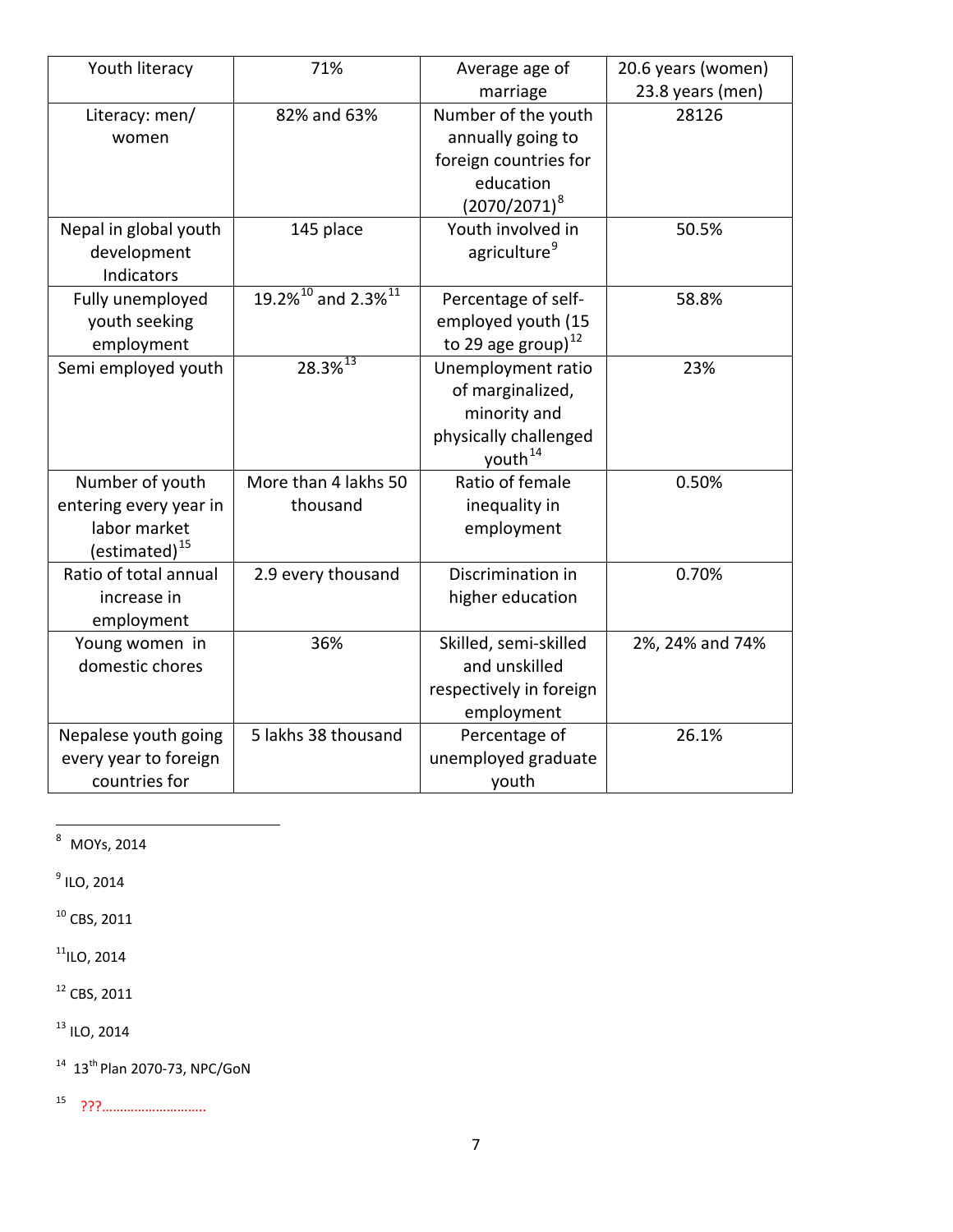| employment            |       |  |
|-----------------------|-------|--|
| Physically challenged | 1.52% |  |
| vouth                 |       |  |

### **1.3 Prospects & Opportunities for the Nepalese Youth**

- 1. Opportunities for meaningful participation in democratic, federal governance system and development,
- 2. Abundance of natural resources including agriculture, herbal plants, tourism, water resources, forest etc. for comparative benefits,
- 3. Increasing access to economic means and resources through the expanding network of Banks, Cooperatives and microfinance,
- 4. Quality employment resultant from the development of entrepreneurship and service sector due to progress of quality and professional education,
- 5. Expanding network of development partners in the expansion of various programs focused on target groups and geographical areas as well as expansion of awareness,
- 6. Establishment of Conscious Youth and National Youth Council and infrastructure,
- 7. Opportunities for creation of internal employment utilizing the skills, experiences and capital received from the youths involved in greater number in foreign employment and the nonresident Nepali youths,
- 8. Prospects of increasing foreign investment in Nepal placed in the middle of two big neighboring economies of the world,

#### **1.4 Present Problems and Challenges before the Nepali Youth:**

- 1. Lack of equality, time-relevant and employment oriented education, inaccessibility to vocational skills and technology, goalless,
- 2. Unemployment and semi unemployment,
- 3. Youth escape and political instability,
- 4. Weak health, nutrition and mental strength of the youth,
- 5. Absence of youth friendly investment and environment of entrepreneurship,
- 6. Gender, region and caste related discriminations and exclusion,
- 7. Challenges brought forward due to the impacts of globalization and liberalization.

It is the need of today to move forward confronting the existing problems and challenges relating to youth development on the basis of evaluation of the present status of the Nepali youth and internalizing the available prospects and opportunities. "**Youth Vision -2025"** and the ten year long strategic plan and programs have been designed to fulfill that very need.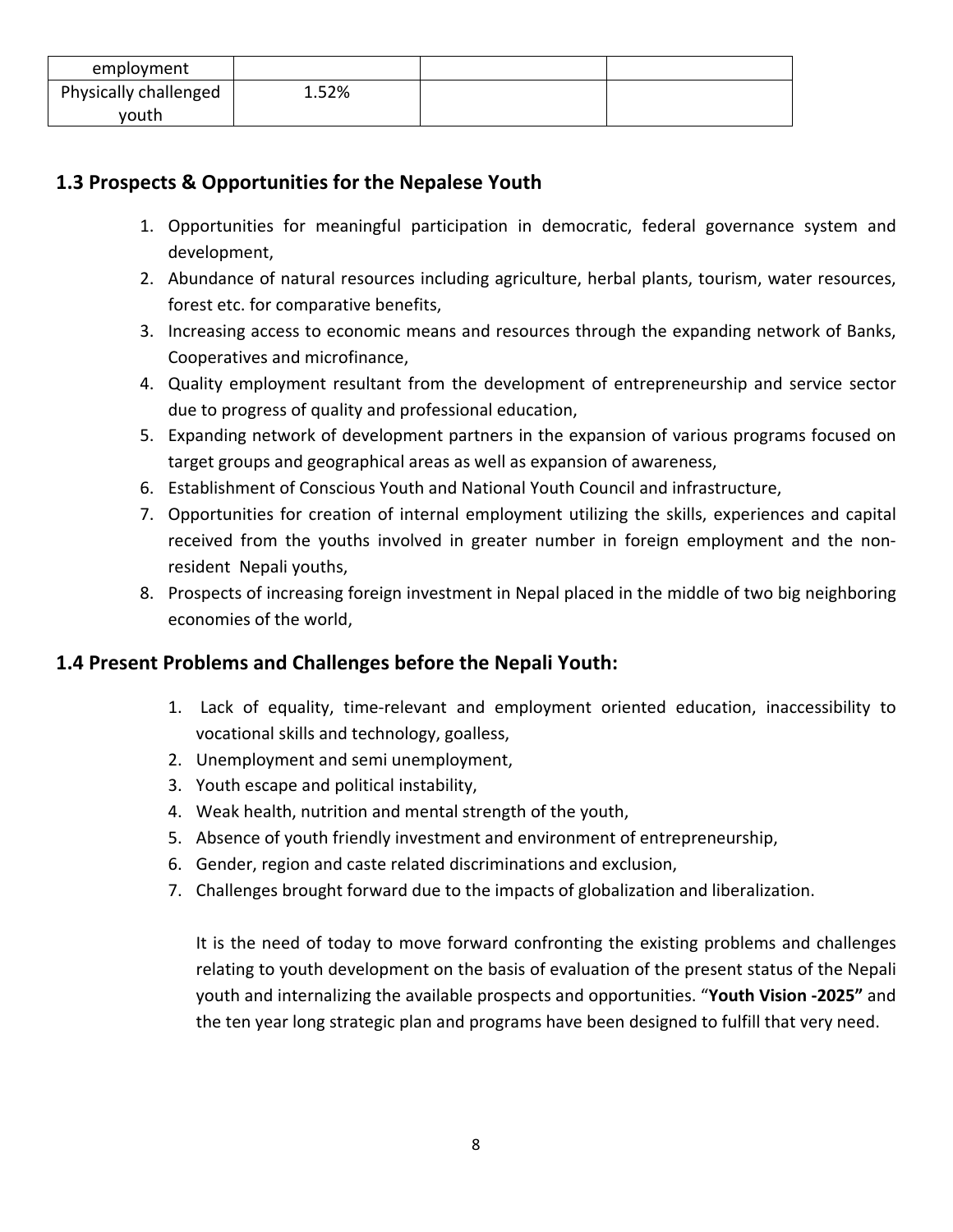# **Chapter 2: Youth Vision-2025**

#### **2.1 Youth Vision-2025:**

Making the Nepalese youth strong, competent, competitive and self-reliant, to build a modern, just and affluent Nepal through their meaningful participation and promotion of their leadership capacity.

### **2.2 Long Term Goals:**

To prepare competent human resources for turning the nation from a least developed one into a fast developing nation by achieving national affluence, equality and social justice within next ten years through common youth's participation, collaboration and leadership development and by making huge investment in the youth development sector including life-friendly education, employment, health and social security,

#### **2.3 Objectives**:

- 1. To finalize Vision of youth development and Indicators for the targets of next ten years.
- 2. To finalize the main strategy for next ten years determining the main Pillars of youth development.
- 3. To provide guidance for implementation of the policy and operational policies specified by the National Youth Policy-2072.
- 4. To identify the main problems, challenges and prospect relating to development of the youth sector and design the plan and the programs accordingly.
- 5. To prepare strong, competent, competitive and self-reliant youths integrating them with the goal of national and international development.

### **2.4 Take-off Approach:**

"Youth Vision-2025" has laid emphasis on a peaceful and take- off approach for social and economic transformation in a democratic way. It has placed social and economic transformation at the center. It has fixed a plan for creating awareness among the youth about their rights, necessities and responsibilities. It has also emphasized on conducting advocacy for the political, economic, social and cultural rights of the youth taking initiative about youth awareness campaign for the sake of strong and ideological leadership and introducing transformation from bottom to top. For this emphasis has been placed on extensive policy related, institutional and managerial reforms.

#### **2.5 Main Strategy:**

Eliminating institutional discriminations, it is the main strategic objective of **"Youth Vision-2025**" to develop competent, competitive and vocational youth resources. Institutional discrimination denotes social, economic and cultural discriminations seen among the poor women, *dalits*, *adibasi janajatsi*,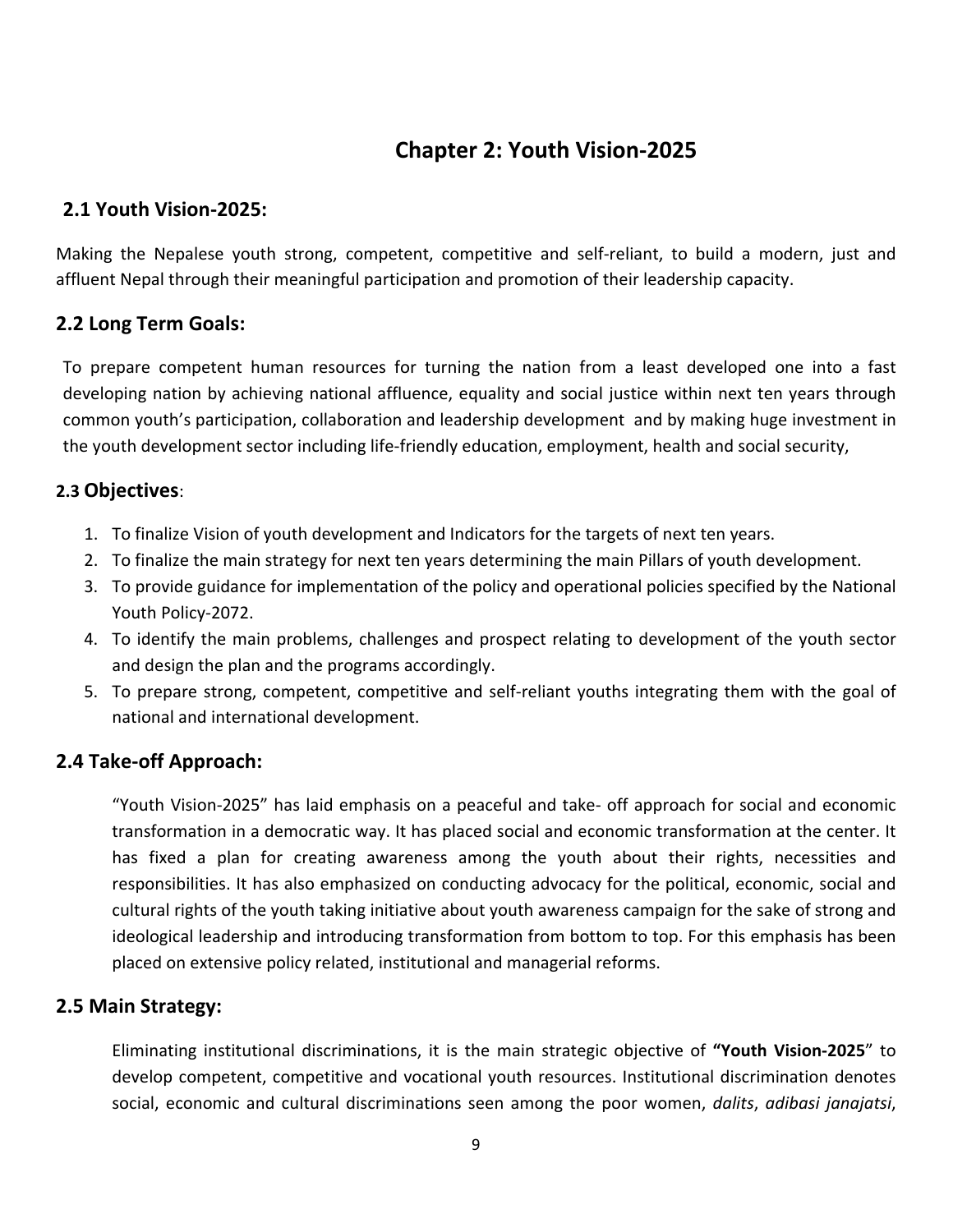minorities, Muslim youth and the youth living in Karnali and backward regions. It is the main strategy of this **"Youth Vsion-2025**" to achieve complete economic advancement of the economy in order to create youth employments and to create an investment friendly environment for achieving equitable economic affluence and youth development by introducing political stability.

#### **2.6 Action Policy:**

- 1. The programs of "**Youth Vision-2025**" shall be implemented through the infra structure of the National Youth Council. The youth development programs and infra structure shall be gradually expanded in the federal structure.
- 2. The age group of 16 to 24 years shall be given more emphasis in regard to education, health, training, leadership development and employment. The age group of 25 to 40 years shall be actively involved in employment, leadership, management, health, investment in the youth and entrepreneurship and policy formulation/decision and implementation.
- 3. The youth belonging to the priority and the special priority groups as well the youth belonging to the indigent class shall be especially addressed in development programs. Indigent housefamily identity card and *kamaiya*, *haliya* identity cards shall be granted on the basis of indigent youths
- 4. A Youth targeted budget shall be prepared in coordination with various concerned Ministries.

#### **2.7 Directive Policy:**

#### **Four 'A'**

#### **1. Guarantee of Rights and Realization of Obligations**

For the sake of advancement of the youth, youth's access to education, employment, health, sports, entertainment and information technology should be ensured. Besides ensuring political, social, economic and cultural rights, this principle stresses on the role of the youth in nation building and realization about its obligations and internalizes the international commitment and collective concept related to the rights of the youth.

#### **2. Common Affluence, Sustainable Development and Peace**

Common affluence, sustainable development and peace are the route of progress for the new generation. This principle believes in protecting the nature and environment and transferring the same to the coming generation. It lays stress on the Millennium development goals, sustainable development and youth participation in the implementation of international commitment regarding global environmental change. Directing the programs towards conflict management, this principle shall incorporate a peace sensitive approach.

#### **3. National Unity among Diversity and Co-existence**

Diversity among the Nepali youth is natural as Nepal is a country rich in geographical, social and cultural diversities. 125 castes and races, 123 language speakers and believers in 10 types of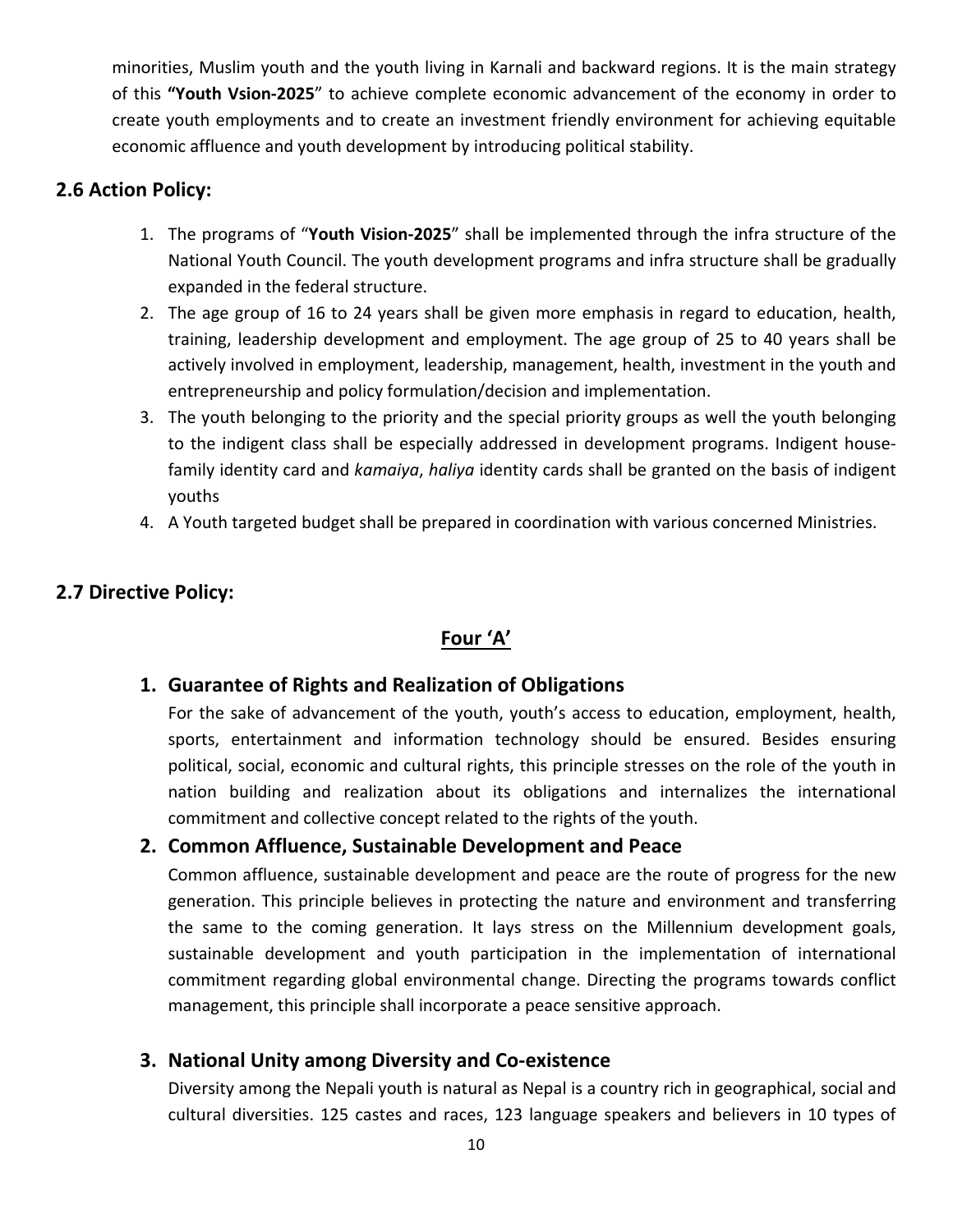religions inhabit Nepal which is full of geographical diversities.<sup>[16](#page-10-0)</sup> It is the need of today to build a strong national identity by allowing these diversities and sub-identities to flower and flourish. Only through co-existence built amidst diversities, strong national unity and integrity can be maintained. The spirit of nationality can be made stronger only in the context of the history, geography, arts, literature and the totality of cultural diversities. "**Youth Vision-2025**" accords special significance to the role of the youth for awakening the spirit of nationalism by maintaining the nation, nationality, national unity and national integrity.

#### **4. Searching the Truth through Experience and Facts**

We should learn from the good practices and experiences of the national and international sectors. A Youth advancement plan should be designed by ascertaining the truth from actual facts. A scientific method should be followed to achieve the objective of advancement of the youth. In regard to youth advancement this principle stresses on specific to general and bottom up approaches.

#### **Four 'S'**

#### **1. Social Justice and Equality**

This principle brings forward the values of providing guarantee of justice and equality to the common youth. It also ensures prohibition on any type of discrimination practiced among the youth. Ending discriminations among the youth on the grounds of caste, region and sex, it brings forward the values which are determined on the basis of social security, justice and equality.

#### **2. Inclusion and Equitable Development**

This principle lays emphasis on inclusion in order to provide social justice and basic rights to the youths who are physically challenged, exposed to risks, gender and sexual minority, *dalits*, Madhesis, Muslims, *adivasi janjatis*, minorities and the marginalized and those who belong to Karnalli and backward areas. Ensuring equitable development of every region through the process of inclusion, it also determines the basis of equitable advancement of the youths who are living below the poverty line.

#### **3. Protection and Promotion**

This principle ensures the rights of the youth belonging to the special priority group (such as physically challenged, exposed to risk, minorities, indigent and oppressed, *dalits*, Muslims, those belonging to Karnali) and internalizes the value of seeking their role as well in nation building by protecting, promoting and advancing them.

<span id="page-10-0"></span><sup>&</sup>lt;sup>16</sup> CBS, 2011, Government of Nepal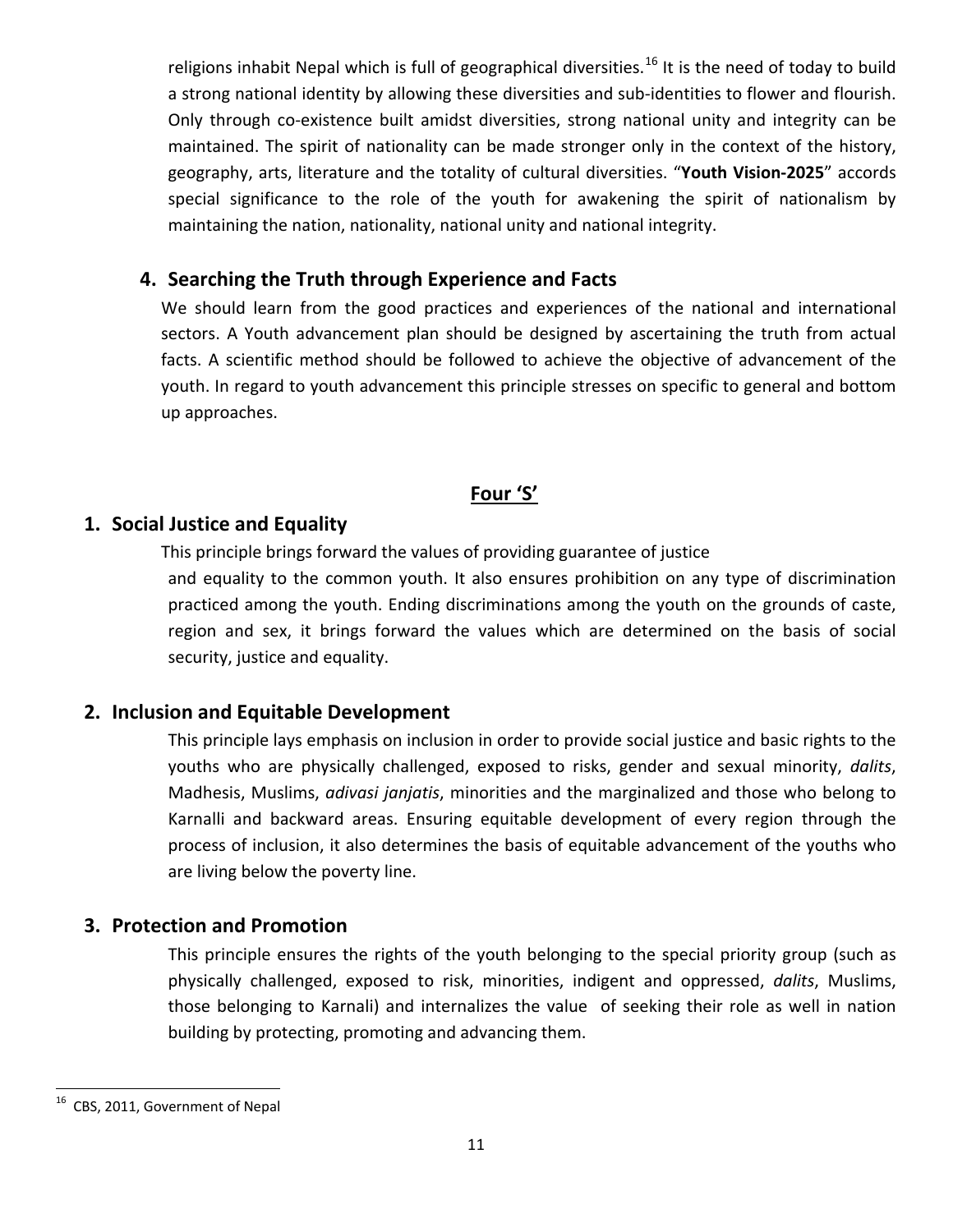#### **4. Participation and Collaboration**

It is necessary to ensure participation of the common youth in the areas of economic, political, social and cultural development. Youth leadership can be established by bringing about economic and social transformation through youth's participation, collaboration and leadership. In a country like Nepal having level wise structures and diversities, it is necessary to promote the culture of youth's participation and collaboration. In order to push forward Nepal on the multi dimensional world stage emerging in the  $20<sup>th</sup>$  century, active international participation and collaboration of the young generation is essential. It lays emphasis on youth's participation and collaboration through democratic values, norms and procedures.

#### **2.8 25 Point Priorities:**

- 1. To bring about extensive social and economic transformation for achieving national unity, affluence and youth advancement by keeping intact the nation, nationality, national integrity and sovereignty and being guided by the common principles of youth advancement.
- 2. To play a role for building a peaceful, affluent and Federal Republic Nepal by ending class, caste, gender and regional discriminations existing in the Nepalese society and putting stress on **Five Strategic Pillars** of youth advancement.
- 3. To develop excellent young human resources for achieving national affluence by putting the role of the youth at the center with a view to taking Nepal to the level of a fast developing nation by 2025, and making extensive investment in the youth for utilizing the golden opportunity of taking demographic benefits.
- 4. To make extensive reforms in the education system as only quality and vocational education can prepare qualified, good and strong youth, and to ensure equal opportunities and access for all so as to prevent education from becoming a factor responsible for creating two classes and giving birth to discriminations.
- 5. To promote gradually English language in the Community Schools as a medium for imparting education in order to prepare globally competitive educational human resources.
- 6. To lay special emphasis on enquiry, research and information technology for creating dignified employments. And for this to build necessary infrastructure including youth consultation service and information center so as to promote youth's access to information and programs relating to employments.
- 7. To prepare good youths by imparting civil and humanitarian education, to honor labor and to prepare youths who promote work in the form of culture.
- 8. To prepare an environment for national and foreign investment by maintaining political stability.
- 9. To create youth employments and entrepreneurship by increasing investment in important sectors of prospective economic growth including tourism, agriculture, water resources, energy, forest, infrastructure and herbal products. To enhance extensive youth participation for preparing industrial human resources by increasing the price of agricultural products through processing.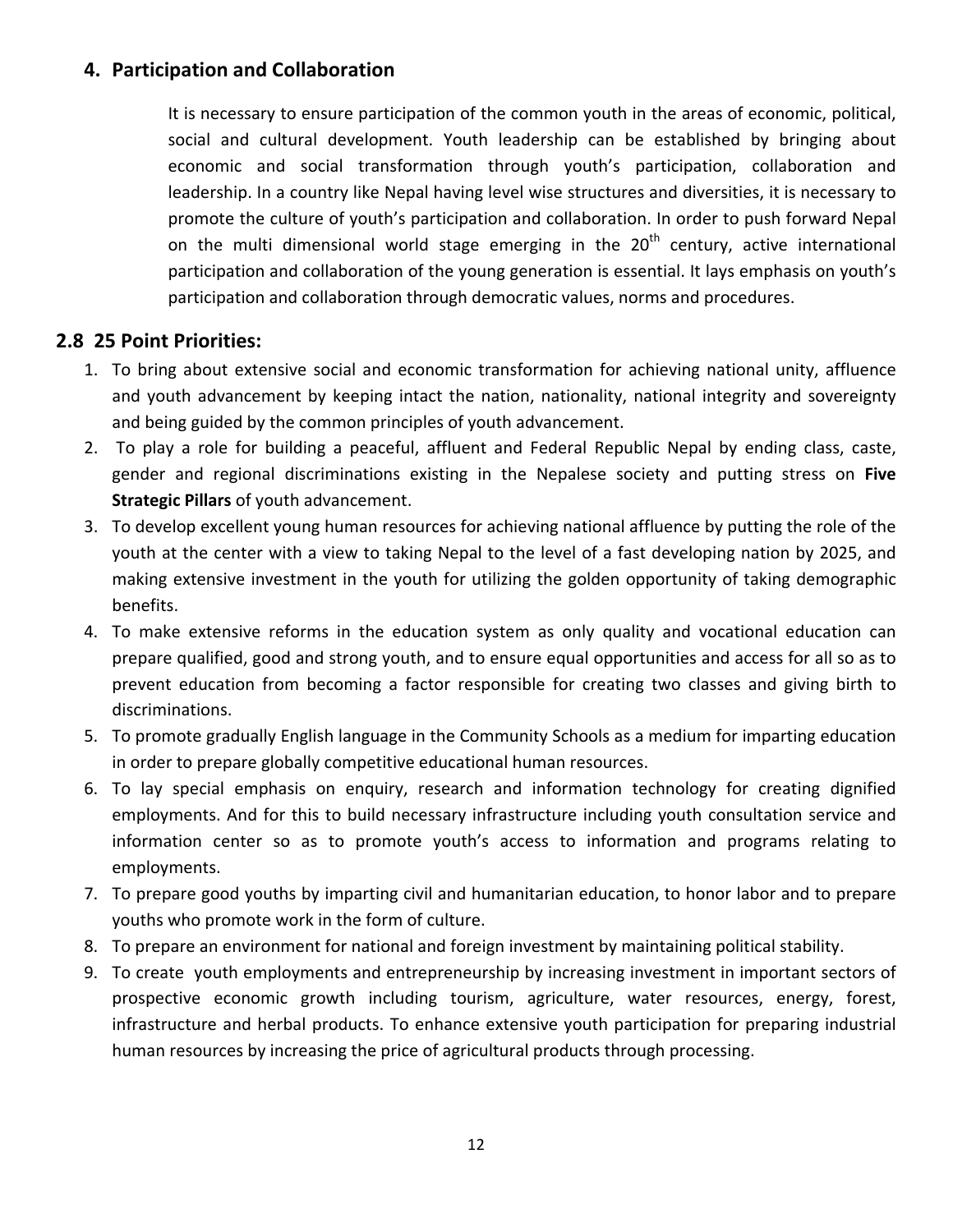- 10. To discourage sending unskilled workers to foreign countries by creating employments within the country itself through investments of the present remittance in production and entrepreneurship so as to reduce dependence on external workers.
- 11. To bring inside the country the investment skills and entrepreneurship of non-resident Nepalese by connecting them with the nation for the sake of national affluence.
- 12. To prepare competitive young human resources by taking globalization of labor market both as a challenge as well as an opportunity.
- 13. To create a necessary environment conducive to providing motivation for internal employments having coordination with other sector wise bodies so as to turn the skilled and enterprising youths into the backbone of national affluence.
- 14. To enable the state to undertake obligation for medical treatment of the indigent youths suffering from serious disease by investing 4 percent of the total domestic product in health and to increase investment in reproductive and mental health of the youths.
- 15. To promote *yoga*, *dhyan* (meditation), *pranayam* (exercise), art of self-defence and natural and selfcure method so as to make the youths healthy and of sound health.
- 16. To increase state investment in social security of the youths belonging to the special priority group.
- 17. To develop volunteering as the common youth culture and a campaign.
- 18. To conduct a youth campaign against evil social practices like caste based untouchability, gender violence, discrimination etc..
- 19. To develop honest, far sighted, optimistic about the future of the nation and competent youth leadership by promoting positive thinking and self-confidence among the youth.
- 20. To rehabilitate the youths after freeing them from addiction, violence and bad habits through moral education, *yoga*, meditation, *pranayam*(exercise), self-cure, naturopathy, art of self-defense, discipline and sports.
- 21. To mobilize the youths for forest and environmental protection and reduction of the impact of global climate change by utilizing scientific technology.
- 22. To develop a culture of collaboration for national and international peace, development and fraternity.
- 23. To determine the role of the youths in nation building by recognizing and encouraging genius of the youths.
- 24. To build national unity and international recognition through sports and entertainment by increasing investment in sports and entertainment for the sake of building healthy and strong youths.
- 25. To interlink sports and entertainment with geographical characteristics of Nepal and to connect adventurous sports, arts and culture with tourism and entertainment.

### **2.9 Quantitative Goal Indicators:**

Treating the main Pillars of youth advancement as the basis, "**Youth Vision-2025**" has fixed the following quantitative goal measuring indicators for every five years. Only the main area needed to be emphasized in the next ten years for youth advancement has been included in the quantitative goal indicators.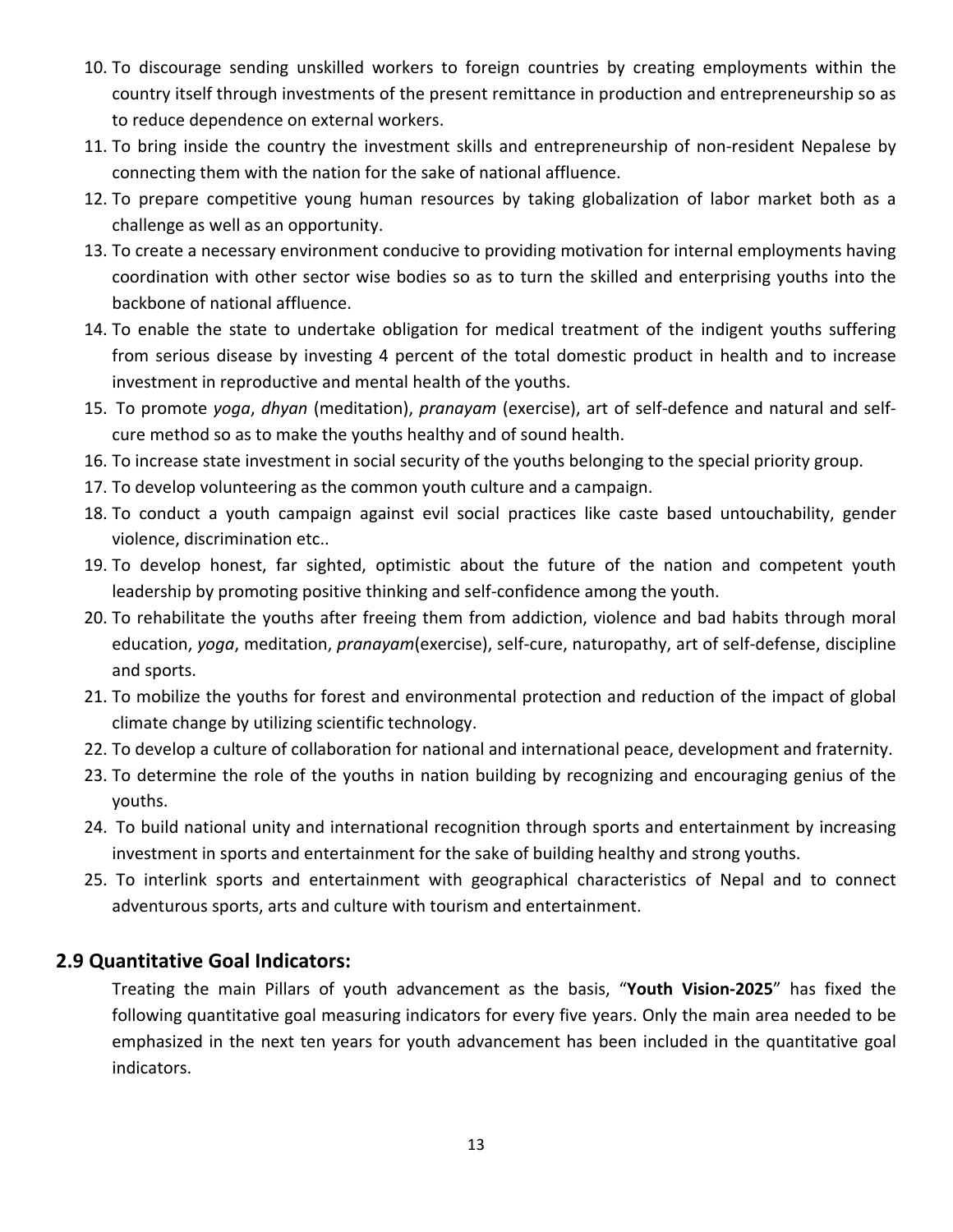### **2.9.1 Pillar 1: Quality and Vocational Education**

#### **Goals**:

**Goal 1:** Action oriented literacy campaign should be conducted hundred percent by eradicating youth illiteracy.

**Goal 2: Expanding** technical, skill-oriented and vocational education, one fourth of the total students should be admitted in the sector.

**Goal 3:** 5 percent of total domestic product should be invested in education and the amount of total budget for education allocated for investment in higher education should be doubled.

**Goal 4:** In order to impart quality and vocational education to the youth timely reform should be made in management, curriculum, infrastructure, learning method etc.

**Goal 5:** Access of the youth belonging to the special priority group should be ensured by maintaining gender equality in education.

| and Professional<br><b>Quality</b>                                                                                                      | <b>Existing position</b> | Goals |      |
|-----------------------------------------------------------------------------------------------------------------------------------------|--------------------------|-------|------|
| Education (Indicators)                                                                                                                  |                          | 2020  | 2025 |
| 1. Percentage of those who<br>have received skill oriented<br>education from among the<br>persons who have received<br>formal education | $5^{\overline{17}}$      | 15    | 25   |
| 2. Percentage of investment<br>of the total budget for<br>education in technical and<br>skill-oriented education                        | 2.3                      | 10    | 15   |
| 3.<br>literacy<br>Youth<br>(percentage)                                                                                                 | $71^{18}$                | 100   | 100  |
| Gender inequality (in youth<br>literacy)                                                                                                | 0.90                     | 1     | 1    |

### **Table 2: Quantitative Goal Indicators of the first Pillar**

<span id="page-13-0"></span> <sup>17</sup> MoYS, 2014

<sup>18</sup> MOE/GoN, 2013/2014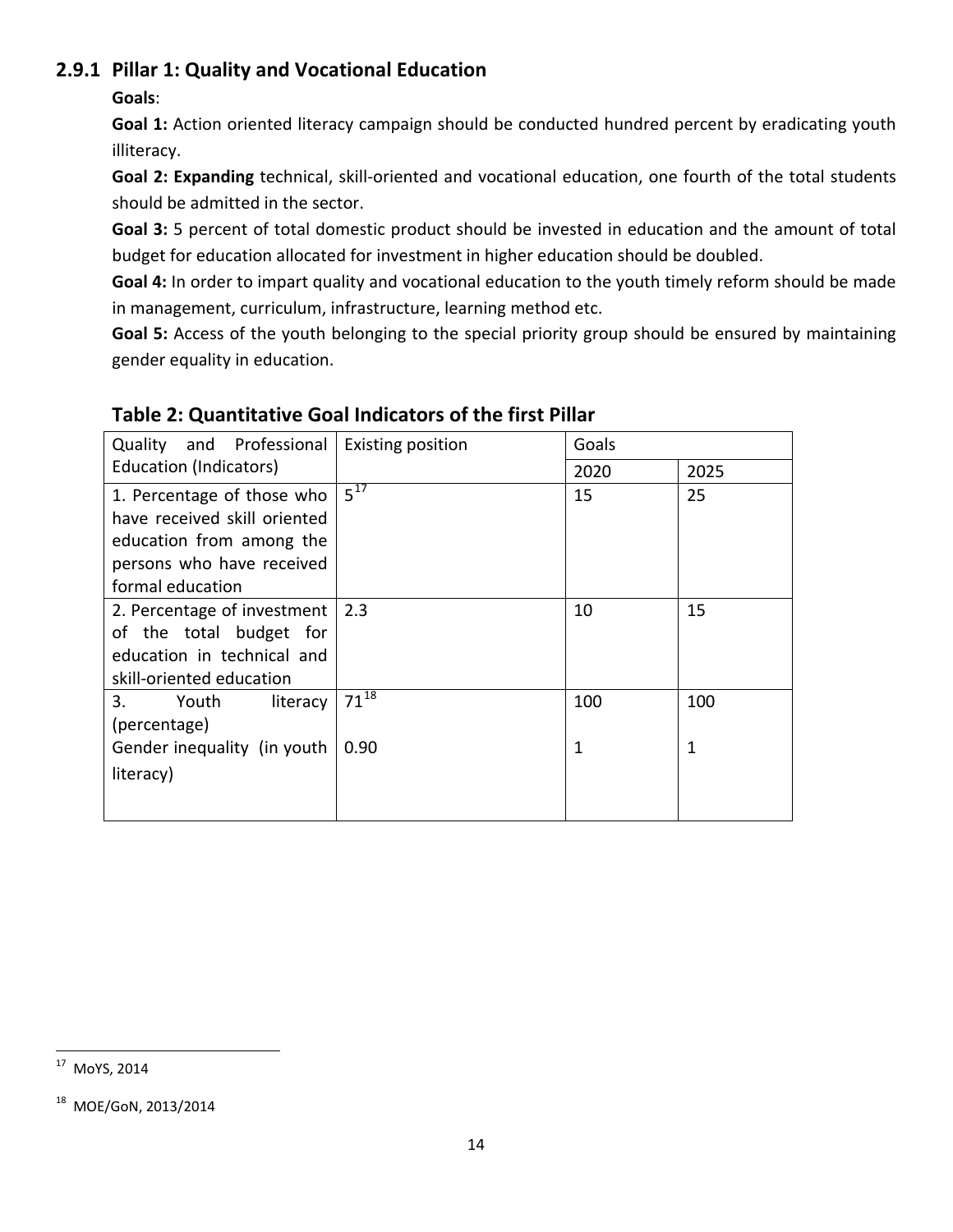| 4. a) Pass percentage of<br>higher   12.7<br>students in |              | 38   | 50 |
|----------------------------------------------------------|--------------|------|----|
| education                                                |              |      |    |
| b) Pass percentage<br>- in                               |              |      |    |
| Higher Secondary School                                  | $47.55^{19}$ | 65   | 75 |
| examination (Class 12)                                   |              |      |    |
|                                                          |              |      |    |
|                                                          |              |      |    |
|                                                          |              |      |    |
| 5. Proportion of male and $\sqrt{0.71^{20}}$             |              | 0.90 | 1  |
| female students in higher                                |              |      |    |
| education                                                |              |      |    |

### **2.9.2 Pillar 2: Employment, Entrepreneurship and Skill Development**

#### **Goals**

**Goal 1:** The unemployment ratio existing among the highly educated youths should be reduced to 5 percent and semi unemployment ratio to less than 10 percent.

**Goal 2:** The ratio of sending the unskilled youth labor force to foreign countries for employment should be zero, and the present number of the youths going to foreign countries for employment should be reduced by two third.

**Goal 3:** Investing 20 percent of the total remittance in the production sector, the internal investment, entrepreneurship development and employments should be created.

**Goal 4:** Increasing annually the number of tourists to twenty lacs, three lacs direct employments should be created in the tourism sector.

**Goal 5:** Ending gender inequality in employments, the access of the youths belonging to the special priority group should be increased.

**Goal 6:** Increasing investment in agriculture, tourism, water resources, forest, herbal products, infrastructure and industry, employments should be created annually for additional 5 lacs young labor force.

**Goal 7:** The unemployment ratio of the marginalized, the minority and the physically challenged youths should be reduced by four times.

<span id="page-14-0"></span> <sup>19</sup> MoE, 2014

<sup>20</sup> ILO, 2O14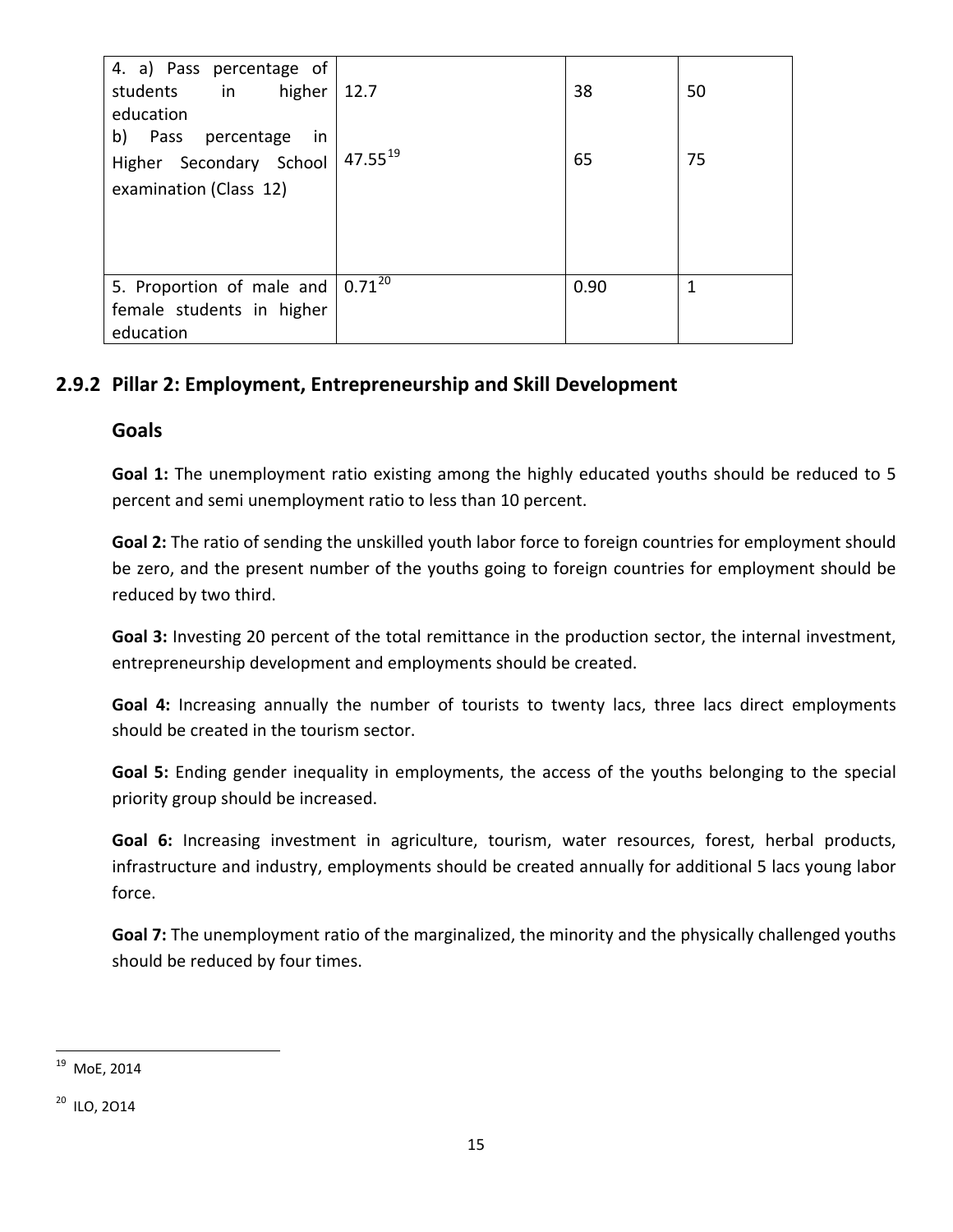**Goal 8:** Youth self-employments for the young University graduates should be increased through the Cooperatives.

| Skill          | Development,              | <b>Existing Position</b> | Goals  |              |
|----------------|---------------------------|--------------------------|--------|--------------|
|                | Employment<br>and         |                          |        |              |
|                | Entrepreneurship          |                          | 2020   | 2025         |
|                | (Indicators)              |                          |        |              |
| 1. a)          | full<br>Youth             | $19\sqrt[2]{21}$         | 12%    | 5%           |
|                | unemployment<br>ratio     |                          |        |              |
|                | (15-29 years)             |                          |        |              |
|                | Youth<br>b)<br>semi       | 28.9% <sup>22</sup>      | 18%    | 10%          |
|                | unemployment ratio (15-   |                          |        |              |
|                | 29 years)                 |                          |        |              |
| $\overline{2}$ | Unemployment ratio of     | $26.1^{23}$              | 13     | 5            |
|                | those<br>having<br>higher |                          |        |              |
|                | education                 |                          |        |              |
| 3              | employment<br>Foreign     | $1500^{24}$              | 750    | 375          |
|                | number of persons going   |                          |        |              |
|                | daily<br>foreign<br>to    |                          |        |              |
|                | countries:                |                          |        |              |
|                | Skilled                   |                          |        |              |
|                | Semi-skilled              | 1%                       | 20%    | 50%          |
|                | Unskilled<br>$\bullet$    | 25%                      | 70%    | 50%          |
|                |                           | 74% <sup>25</sup>        | 10%    | 0            |
| 4              | Annual<br>direct          | 35 thousands             | 2 lacs | 3<br>lacs    |
|                | employment generation     |                          |        | thousand     |
| 5              | Ratio of investment in    | $2\sqrt{2^{6}}$          | 10%    | 20%          |
|                | reproduction<br>from      |                          |        |              |
|                | remittance                |                          |        |              |
| 6              | a) Small enterprises and  | 28 thousands             | 60     | 1lakhs<br>20 |

### **Table 3: Quantitative Goal Indicator of the Second Pillar**

<span id="page-15-0"></span> $21$  ILO, 2014

 $22$  ILO, 2014

<sup>23</sup> MOF/GoN 2071 Economics Survey, 2070-2071

- <sup>24</sup> CBS, National Living Standard Survey 2011/2012
- <sup>25</sup> Nepal life Standard Assessment Survey, 2011/2012
	- Kathmandu: Central Statistics Department, Nepal Government

<sup>&</sup>lt;sup>26</sup> MoF/GoN, 2014, Economic Survey 2013-2014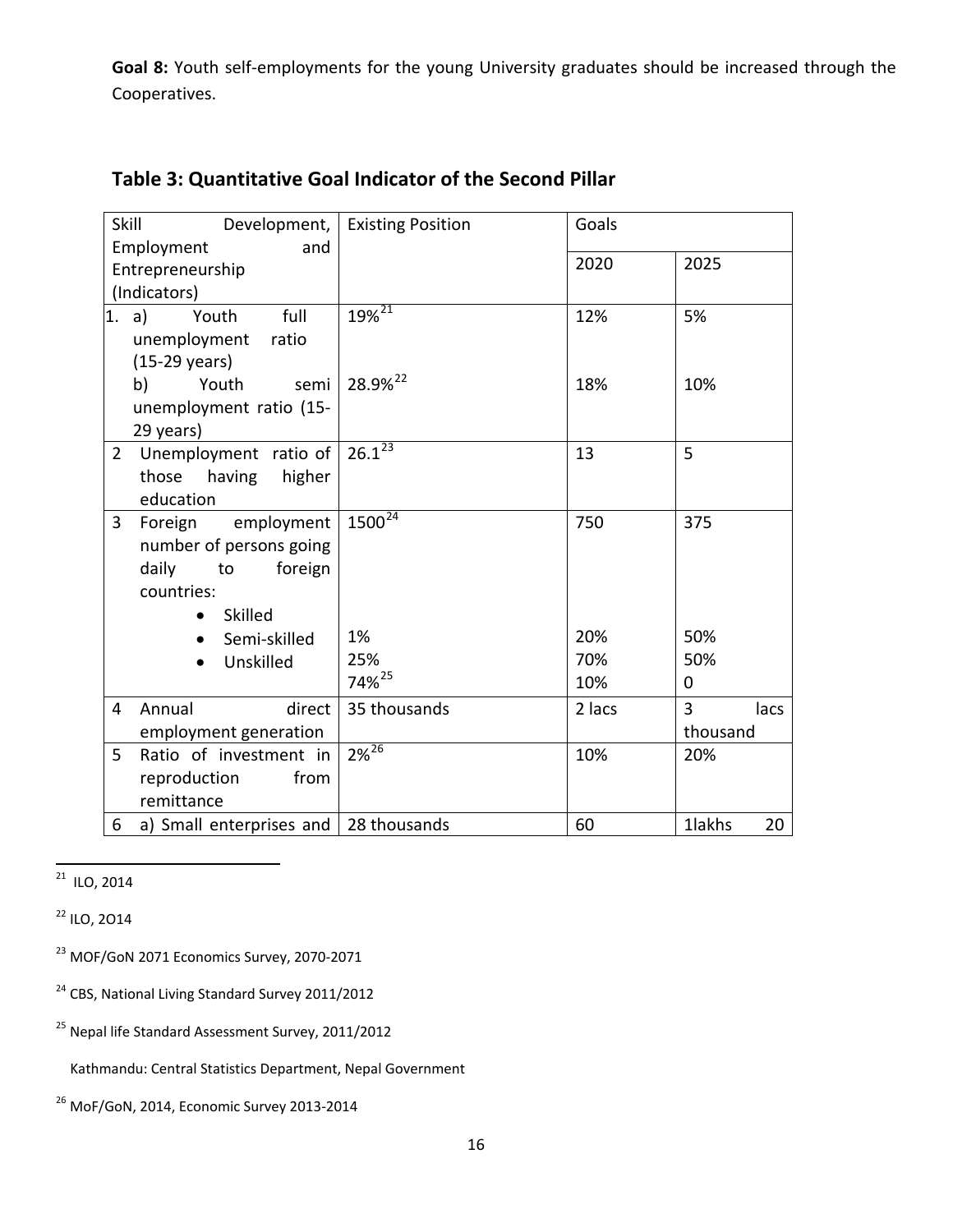|                | youth self-employment               |                                   | thousands   | thousands    |
|----------------|-------------------------------------|-----------------------------------|-------------|--------------|
|                | b) total investment                 | 2 billions 67crores <sup>27</sup> |             |              |
|                |                                     |                                   | 10 billions | 20 billions  |
| $\overline{7}$ | of<br>youth<br>Ratio                | $55.4^{28}$                       | 65          | 75           |
|                | participation<br>in                 |                                   |             |              |
|                | economic<br>production              |                                   |             |              |
|                | (percentage)                        |                                   |             |              |
| 8              | Ratio of unemployment               | $23^{29}$                         | 9           | 5            |
|                | among the marginalized,             |                                   |             |              |
|                | the minority and the                |                                   |             |              |
|                | physically<br>challenged            |                                   |             |              |
|                | youths                              | $0.50\overline{30}$               |             |              |
| 9              | of<br>gender<br>Ratio               |                                   | 0.75        | $\mathbf{1}$ |
|                | inequality in general<br>employment |                                   |             |              |
|                | 10 Youth<br>employment              |                                   |             |              |
|                | sector percentage                   |                                   |             |              |
|                | Industry                            | 6.8%                              | 10%         | 13.6%        |
|                | Services<br>$\bullet$               | 19.3% <sup>31</sup>               | 23%         | 30%          |
|                | 11 Percentage of total              | $34.2%^{32}$                      | 22%         | 17.1%        |
|                | young women engaged                 |                                   |             |              |
|                | in domestic chores ( of             |                                   |             |              |
|                | 16 to 40 years age                  |                                   |             |              |
|                | group)                              |                                   |             |              |
|                | 12 Annual skill- oriented           | 68 thousands                      | 1.5 lakhs   | 2 lakhs      |
|                | trainings (at government            |                                   |             |              |
|                | level)                              |                                   |             |              |

# **2.9.3 Pillar 3: Youth Health and Social Security**

<sup>28</sup> ILO, 2014

<span id="page-16-0"></span><sup>&</sup>lt;sup>27</sup> MoYS, 2014, Nepali Youth in Figures, Kathmandu: Ministry of Youth and Sports, (based on CBS data 2011.)

<sup>&</sup>lt;sup>29</sup> MoYS, 2014, Nepali Youth in Figures 2014.

Kathmandu: Ministry of Youth and Sports, (based on CBS data 2011).

<sup>&</sup>lt;sup>30</sup> ILO, 2014, Labor market transition of young women and men in Nepal.

<sup>&</sup>lt;sup>31</sup> MoYS, 2014, Nepali Youth in Figures, 2014.

Kathmandu: Ministry of Youth and Sports. (Based on CBS data 2011.).

<sup>&</sup>lt;sup>32</sup> PMO/GoN 2012. A study conducted in selected districts of Nepal about gender violence.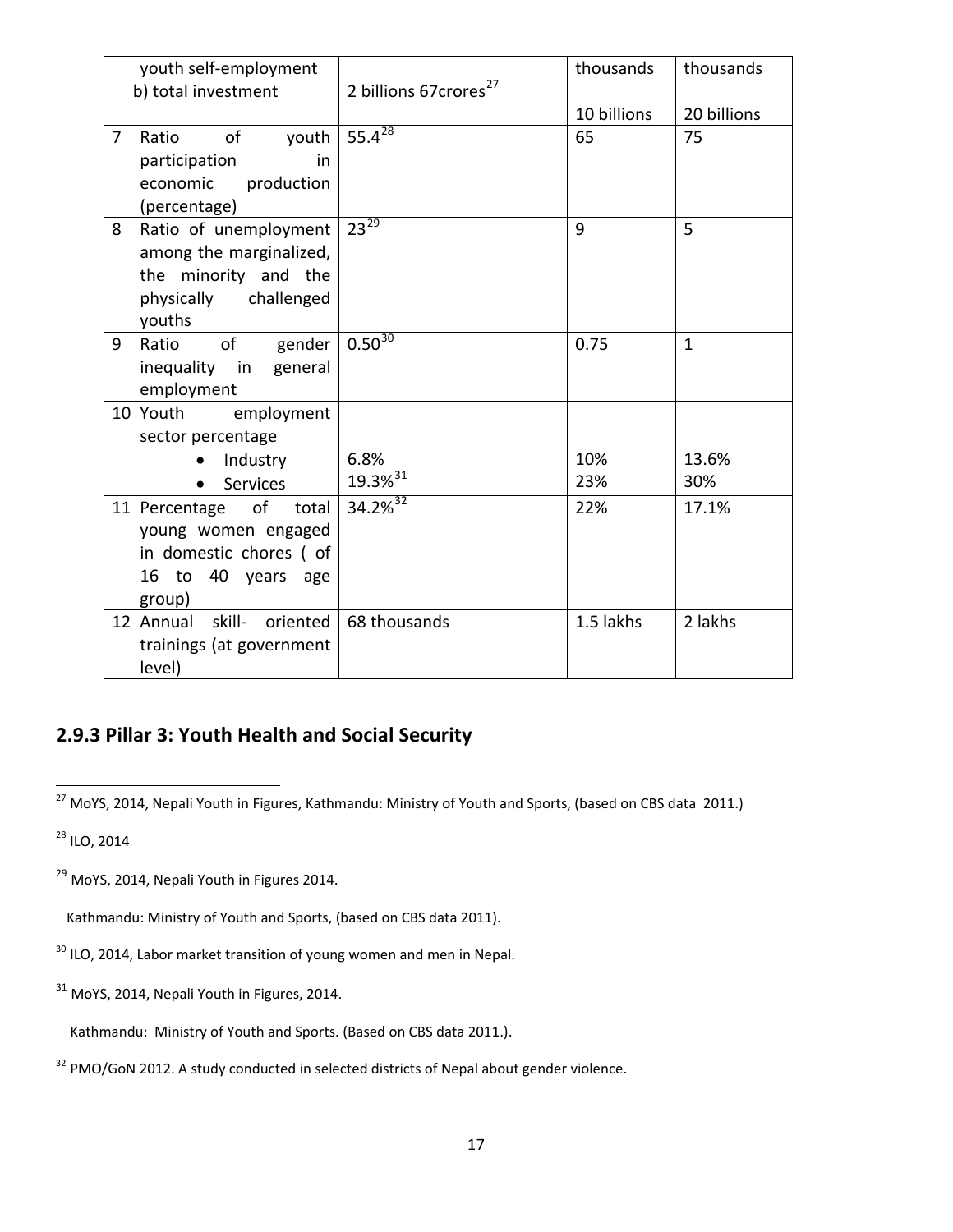#### **Goals**

**Goal 1:** Pushing the investment to be made in the health sector to 4 percent of total domestic product, health programs targeting the youth should be conducted.

**Goal 2:** Targeting the youth who are indigent and belong to the special priority groups, the ambit of social security should be extended from the present 25 percent up to 60 percent.

**Goal 3:** There should be extensive reform in the awareness among the youth regarding gender violence, human trafficking, reproductive health, drug addiction, HIV/AIDS and sex health.

| Health and Social Security                                                                                                                                                         | <b>Existing Position</b> |      | Goals |
|------------------------------------------------------------------------------------------------------------------------------------------------------------------------------------|--------------------------|------|-------|
| (Indicators)                                                                                                                                                                       |                          | 2020 | 2025  |
| 1. The percentage of $\vert$ 25 estimated<br>total<br>treatment<br>expenses borne by<br>the state for the<br>youth suffering from<br>non-transmitted<br>disease of serious<br>type |                          | 50   | 75    |
| of<br>2. Percentage<br>victims of gender<br>violence                                                                                                                               | $28^{33}$                | 14   | $<$ 5 |
| 3. Percentage of the<br>youth involved for<br>the first time in drug<br>addiction<br>$(15-19)$<br>years)                                                                           | $53.4^{34}$              | 26.7 | 13.3  |
| of<br>4. Percentage<br>adolescent boys and<br>having<br>girls<br>knowledge<br>about<br>HIV and AIDS                                                                                | $29.8^{35}$              | 80   | 98    |
| 5. Reproduction<br>rate                                                                                                                                                            | $4.6^{\overline{36}}$    | 3    | 2.3   |

### **Table 4: Quantitative Goal Indicators of Third Pillar**

<span id="page-17-1"></span><span id="page-17-0"></span><sup>33</sup> MoWCW/GoN, The state of Children of Nepal 2011

Kathmandu: Ministry of Health and Population, USAID and New Era

<sup>35</sup> CBS, 2011

<sup>&</sup>lt;sup>34</sup> Nepal Demographic and Health Survey 2011,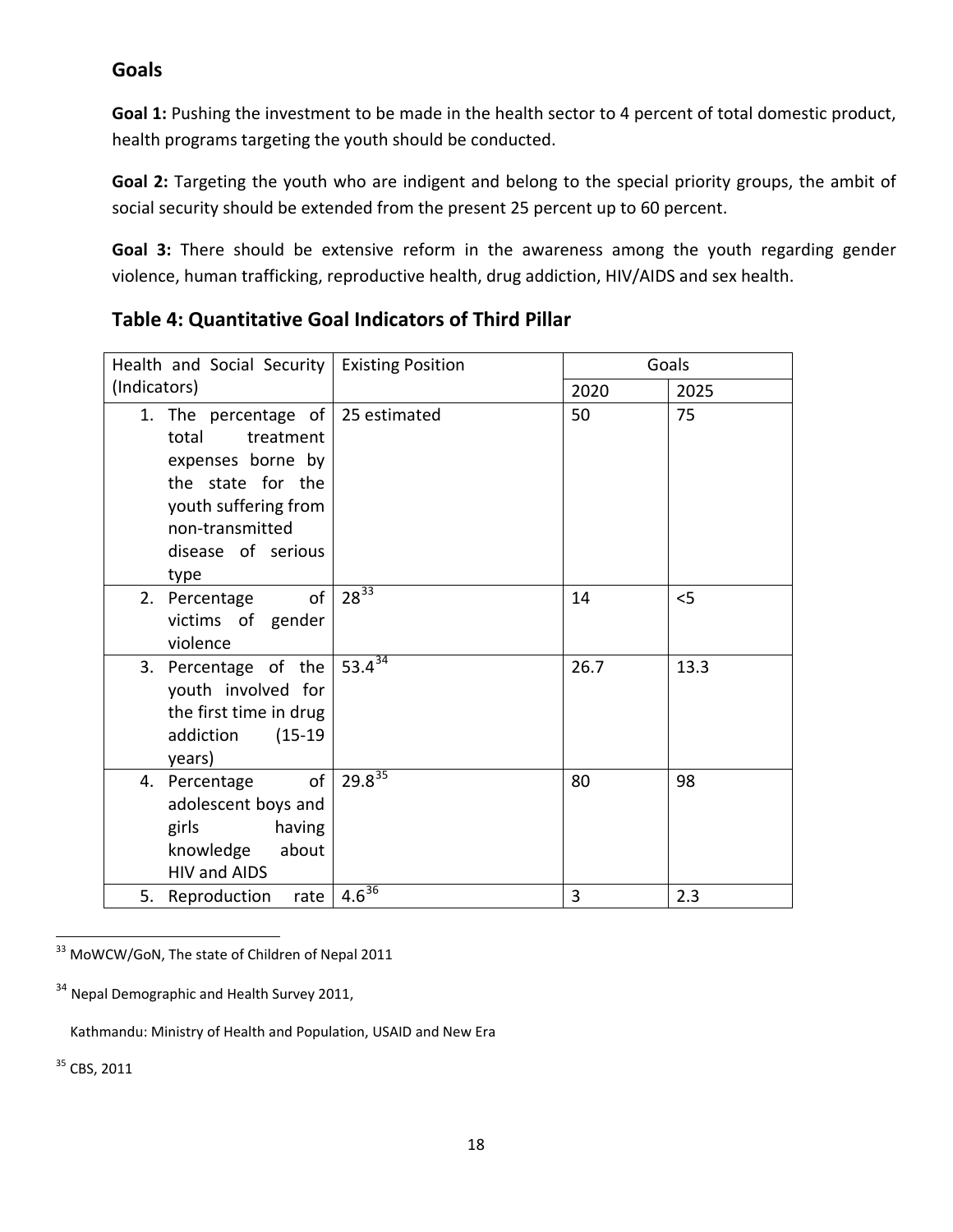| (in remote areas                |  |     |
|---------------------------------|--|-----|
| and Madhesh)                    |  |     |
| 6. Sustainable access $62^{37}$ |  | <95 |
| reformed<br>to                  |  |     |
| cleanliness                     |  |     |

## **2.9.4 Pillar 4: Mobilization, Participation and Leadership Development**

#### **Goals**

**Goal 1:** By introducing social and economic transformation and resolving environment problems, youth volunteering should be promoted as common culture for nation building.

**Goal 2:** Leadership should be promoted every year by providing periodic trainings to 1000 youth of the national level belonging to various sectors through National Leadership Development Academy.

**Goal 3:** Youth participation should be increased and leadership promoted in politics, decision making process, development and construction.

# **Table 5: Quantitative Indicators of the 4th Pillar**

| Mobilization, Participation and Leadership | Existing          |        | Goals  |
|--------------------------------------------|-------------------|--------|--------|
| Development (Indicators)                   | Position          | 2020   | 2025   |
| 1. Annual volunteers<br>mobilization       |                   |        |        |
| number:                                    | 750 <sup>38</sup> | 1500   | 2500   |
| Regular volunteers                         |                   | 150000 | 200000 |
| Causal volunteers                          |                   |        |        |
| 2. Percentage of youth participation in    |                   | 25     | 50     |
| local bodies                               |                   |        |        |
|                                            |                   | 10     | 10     |
| Percentage of budget in local bodies       | None              |        |        |
| for youth promotion                        |                   |        |        |
| 3. Number of participations in youth       | 300               | 600    | 1200   |
| exchange program                           |                   |        |        |
| 4. Percentage of youth in Parliament (of   | $7\sqrt{39}$      | 10%    | 15%    |
| less than 30 years age group)              |                   |        |        |
| 5. Number of youth taking leadership       |                   | 500    | 1000   |
| training(Annul)                            |                   |        |        |

<span id="page-18-0"></span><sup>36</sup> MDGS, GoN, 2014

<sup>37</sup> Youths to be mobilized by National Planning Commission, Self-Employment Fund etc.

<sup>38</sup> Youths to be mobilized by National Planning Commission, Self-Employment Fund etc.

<sup>39</sup> Those belonging to 16-40 years age group considered as youth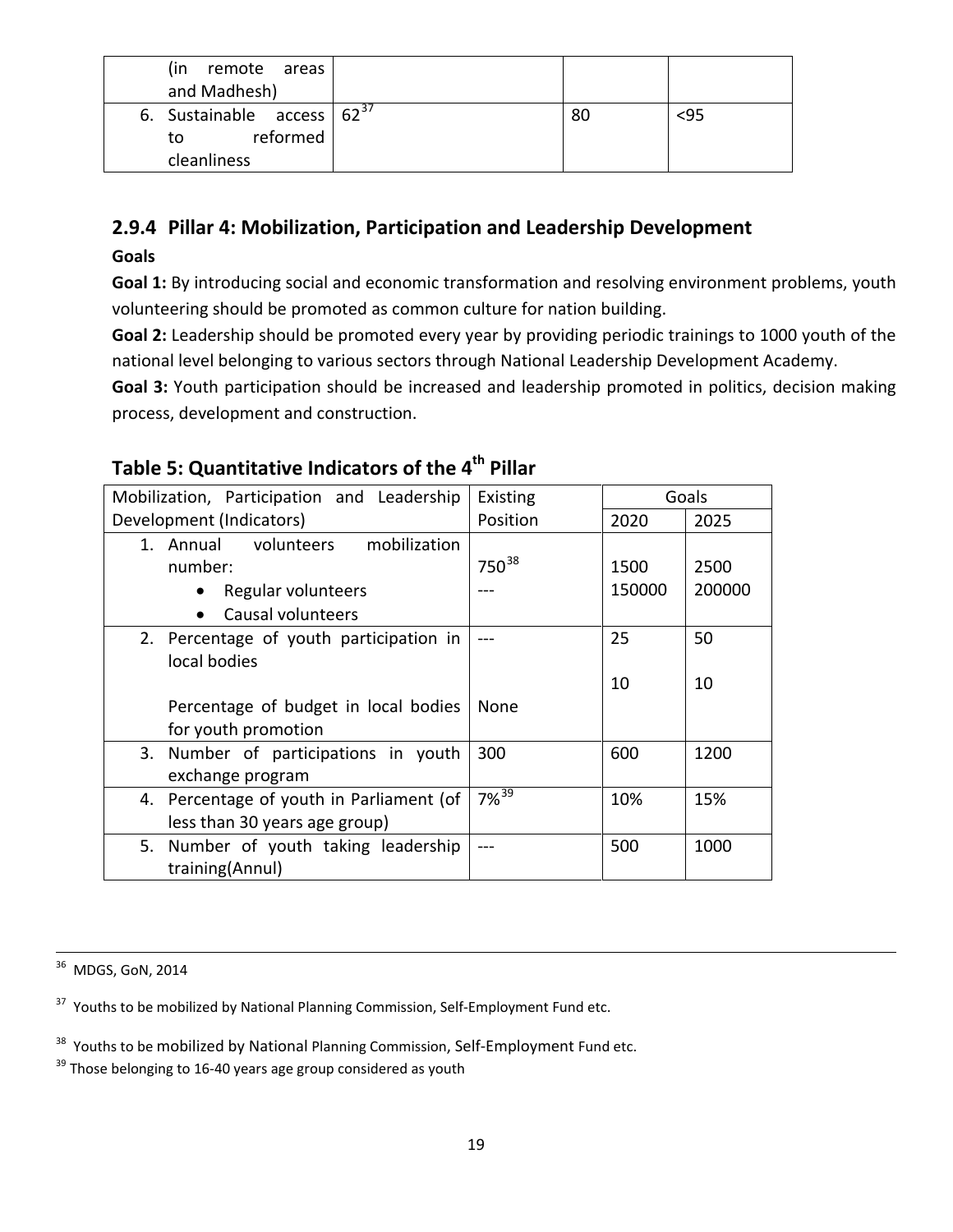## **2.9.5 Pillar 5: Sports and Entertainment**

#### **Goals**

**Goals 1**: Securing respectable medals in South Asian Games, respectable competition and securing medals in South Asian Games, entering into medal in Olympic Games and getting recognition in 1CC one day Cricket and entering into World Cup.

**Goals 2**: In order to introduce extensive reforms in Sports infrastructure and entertainment sector, the present investment should be increased and brought to 2 percent of the total budget.

**Goal 3:** In order to promote Sports right from the School level, there should be a provision for one Secondary School one playground and one Sports teacher.

| Sports and Entertainment (Indicators) | <b>Existing Status</b>       | Goals         |         |
|---------------------------------------|------------------------------|---------------|---------|
|                                       |                              | 2020          | 2025    |
| Position in South Asian Games         | Fourth                       | Third         | Second  |
| Number of medals in Asian Games<br>2. | 1                            | 5             | 10      |
| Cricket<br>3.                         | ACC twenty 20                | ICC<br>20     | ICC top |
|                                       | Qualifier                    | Twenty        | 12 Rank |
|                                       |                              | World Cup     |         |
|                                       | <b>Division</b><br>ICC.<br>1 |               |         |
|                                       | Qualifier                    | ICC world cup |         |
| 4. Number of Sports to qualify for    |                              | 5             | 7       |
| the Olympics                          |                              |               |         |
| 5. Percentage of the total budget     | 0.23                         | 1.5           | C       |
| investment in Sports                  |                              |               |         |

## **Table 6: Quantitative Goal Indicators of the 5th Pillar**

# **Chapter 3: Ten year Strategic Plan and Programs**

Ten year sector wise strategy, plan and program have been designed with the status analysis of **the Five Pillars of Youth Development** for the sake of realizing the vision, long term goals and objectives internalized by "**Youth Vision-2025**".

### **3.1 Pillar 1: Qualitative and Vocational Education**

Following strategy, plan and programs have been designed on the basis of the entire situations, prospects and challenges of the educational sector of the Nepali youth.

### **3.1.2 Sectoral Strategy**

Following strategies shall be adopted regarding qualitative and vocational education: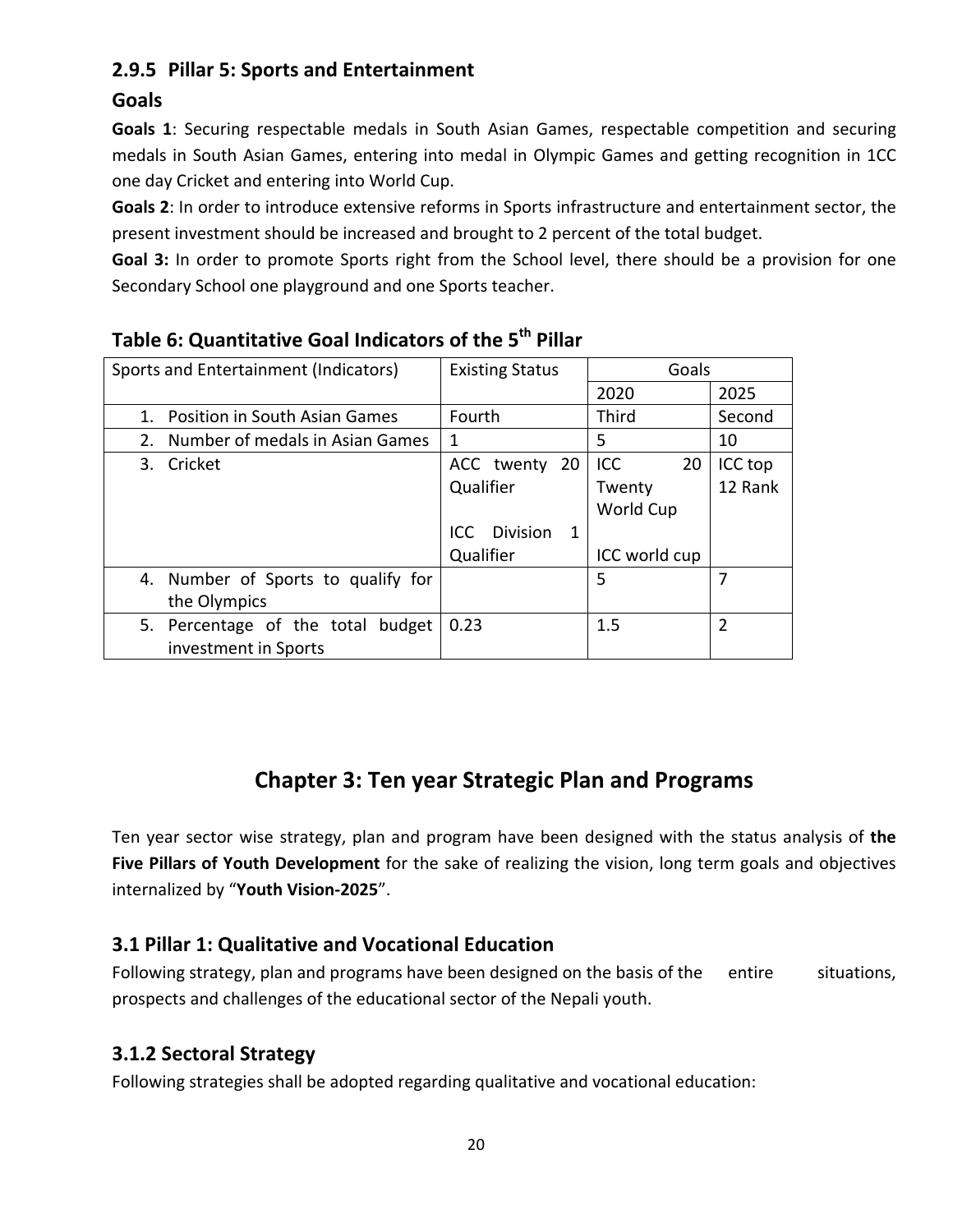- 1) To place emphasis on qualitative, technical and vocational education for the common youth by introducing overall reform in education.
- 2) To establish access of the youth to Science and Information Technology.

### **3.1.3 Plan and programs**

 Following type of plans and programs shall be conducted in regard to qualitative and Vocational education:

### **Compulsory Free Secondary Education for All**

- Making education up to Higher Secondary level compulsory and free for the meaningfulness of "**Education for All**", the state shall conduct programs for ensuring the access of all the youths to education.
- To conduct special educational programs for the backward *dalits*, poor, *janjatis*, women, physically challenged, Muslims, Madhesis, minorities, marginalized, and the youth belonging to Karnali and sexual minority. To conduct the young teachers volunteer service program in order to make their learning qualitative.
- Taking into consideration increase in investment for making higher education qualitative, the labor market and the national needs, to increase investment in higher education and to produce educational human resources who are competitive, competent in higher education and able to get employments.
- In order to make education gradually word class and competitive, to develop credit transfer system by entering into agreements with Universities of the world through an initiative made by the government, and to maintain educational infrastructures and quality befitting the same.

### **Promoting Open University**

• To establish an Open University in order to enable participation in higher education of those persons who are unable to attend Universities regularly or get admission and the big youth force engaged in employment. To attract the employed and enterprising youth towards this by advertising and disseminating information throwing light on its importance and justification.

### **Emphasis on Training and Skills**

• Giving priority to the youths who are in minority, marginalized, exposed to risks, physically challenged and those belonging Karnali or backward areas, to conduct programs for imparting vocational education, training and skills for promoting participation and entrepreneurship of the youths in various sectors like agriculture and husbandry, domestic enterprise, tourism, energy/hydropower, Science of Forestry, production and processing of herbal products, computer etc.

### **Modernization and Technology Development**

• To provide special assistance and concessions to the youths for modernization of the economic sector of Nepal which seems to have prospects, and for development of technology.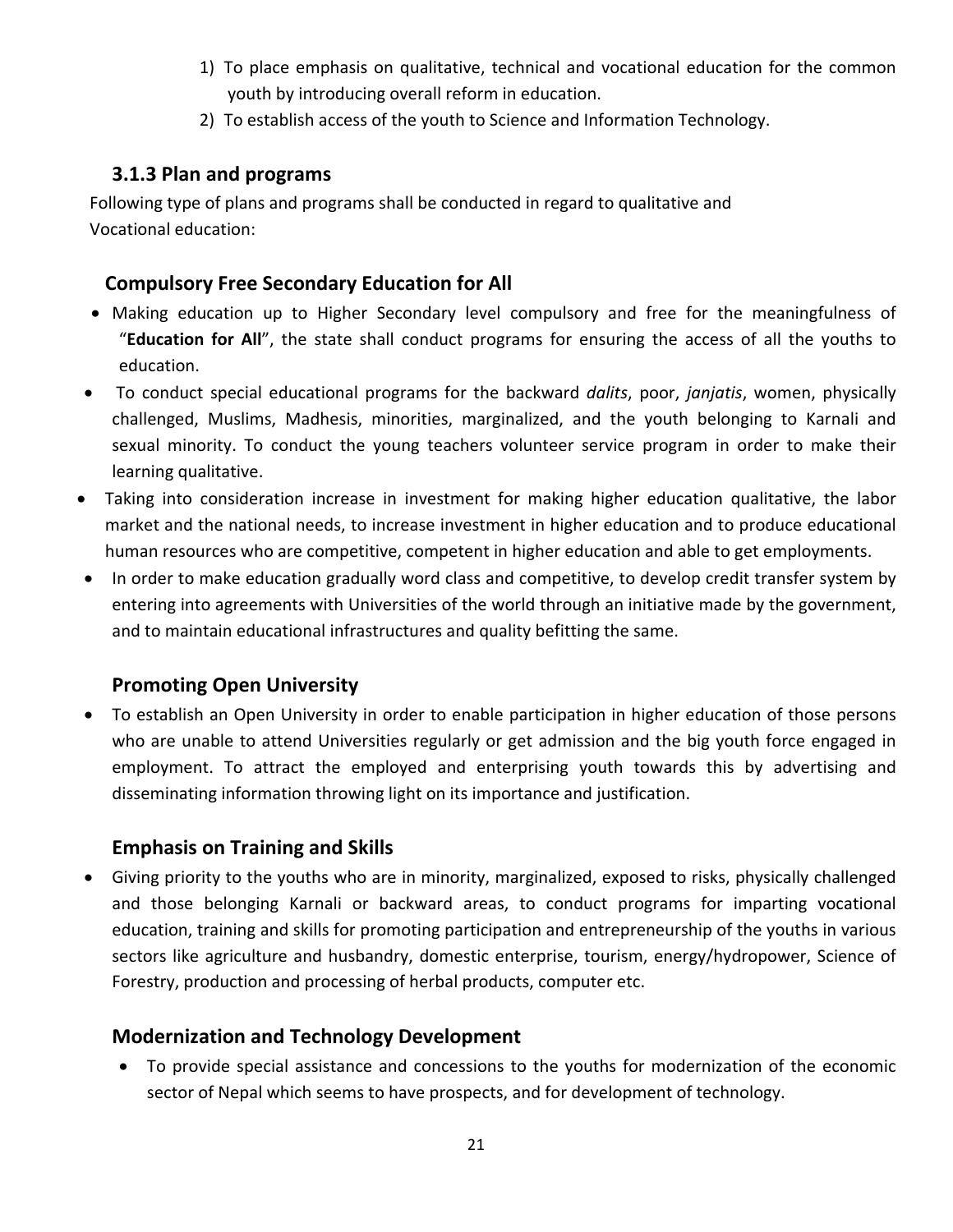• To develop the institutional capacity of the National Youth Council and to conduct programs for study and research about the youth.

### **One Electoral Constituency one Technical School**

- Giving special importance to the creation and development of technical, skill-oriented and vocational human resources and for establishing technical schools accordingly, to establish multitechnical schools having all facilities within five years in every district and within 10 years in every electoral constituency.
- Having consideration to geographical prospects, to provide opportunities for study and skill development in various subjects like entrepreneurship development, herbal products, agriculture, fruits and flowers, husbandry, plumbing, mechanical, engineering etc.

### **Study Loan**

- To provide through financial institutions educational loans in an easy manner to the youths who are interested in acquiring higher education but are handicapped due to the absence of financial resources in order to produce human resources necessary for the country.
- To grant special priority to the youths who want to take vocational training and skill-oriented education.

### **Quality Measurement and Encouragement in Education**

- To enforce strictly quality measurement and monitoring of education based on objective indicators, and to impose penalty on the Schools and the Universities which are found deficient in quality measurement and to award prizes to the educational institutions which maintain good quality in education.
- To provide educational facilities, material help and scholarships to the management committee, school administration, students and teachers of the community schools which have introduced improvement in the level of education.

### **Studious Youth Development program**

- Strengthening the Youth Information Centers of 75 districts within five years, to establish libraries equipped with means and resources and to expand them in all electoral constituencies within next 10 years.
- Internalizing the importance of informal civil education, to build libraries in every Village Development Committee within next 10 years with a view to making the youth studious, aware and conscious.
- Mobilizing youth participation and local means and resources, to make programs effective by developing partnership with local bodies, NGOs, Schools and private organizations.

### **Learning of International Language including English**

• To keep on gradually encouraging learning and teaching through English medium except in the subject of language right from the School stage.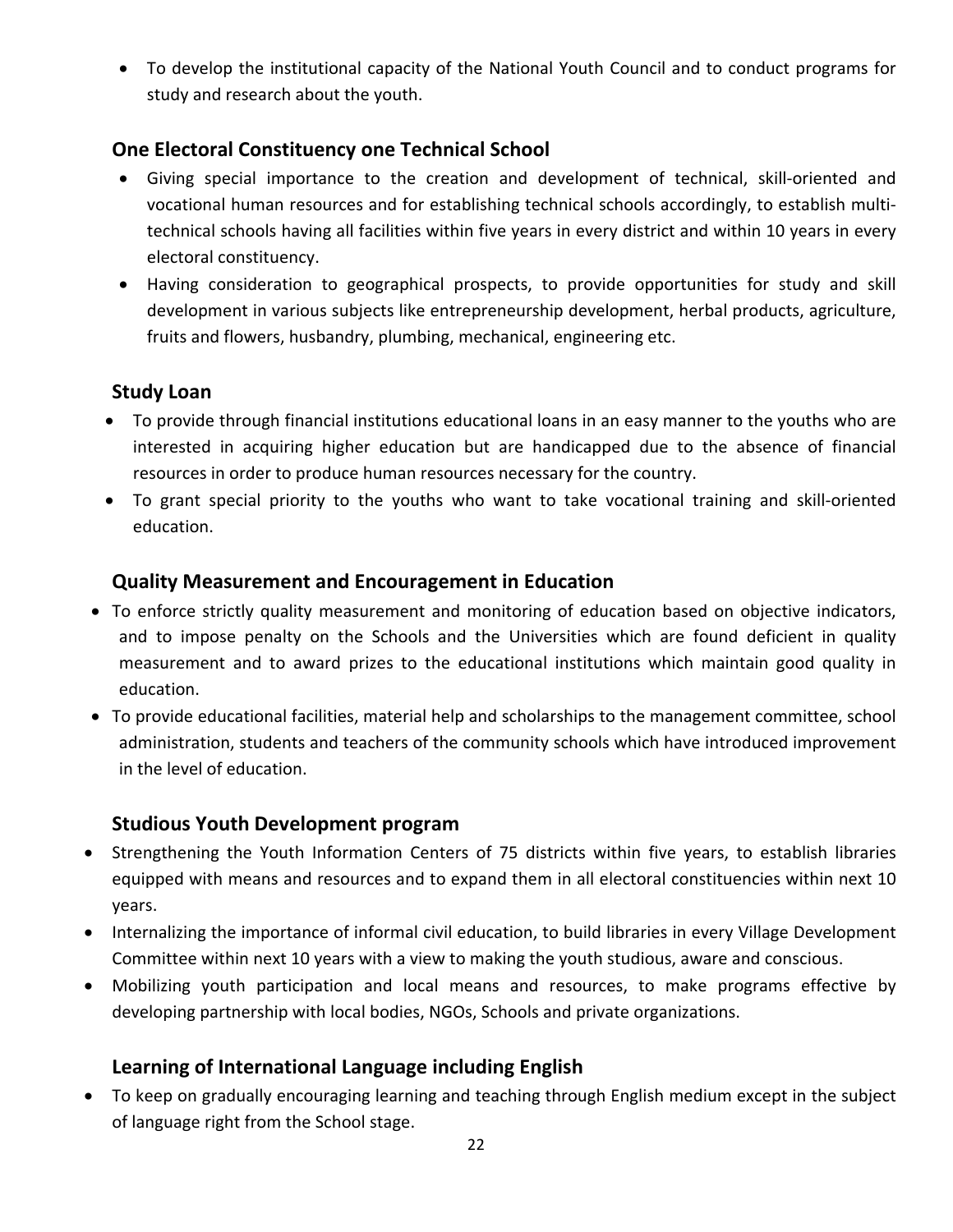- To conduct classes of English and other foreign languages in Schools and Colleges for youth employment and professional development.
- To conduct foreign language classes targeting tourism and employment.

### **Youth Scholarship**

• To make available foreign scholarships to competitive and competent youths for the sake of preparing necessary competent educated human resources by arranging for scholarships for higher study in different subjects in prospective countries in coordination with Ministry of Youth and Sports, Ministry of Education and Universities.

### **Youth Teaching Volunteer Service Program**

- To conduct 1 year youth teaching volunteer service program by providing life sustenance allowance to unemployed but competent and qualified graduates for teaching subjects like English language, Mathematics and Science in the schools situated in remote rural areas having minorities, '*adivasis'* and *dalits* in majority.
- To incorporate gradually voluntary service for a fixed period as compulsory in the curriculums ranging from the Higher Secondary level to the PhD level.

# **Obligations of the Private Sector for Educational Reform of Rural and Indigent Classes and Collaboration**

- To undertake collaboration for bringing about improvements in the educational status of children belonging to the rural, indigent and backward areas by determining the policy of '**One Institutional School One Volunteer**' with investment and coordination of institutional schools.
- To conduct the training of English language teaching.
- To make contributions for carrying out reforms through the establishment of '*Miteri'* (friendship) Schools in rural and remote places.
- To provide scholarship to students of the community Schools which have made best performance in study and teaching, sports, arts and literature.

### **One Model Community Residential School in Each District**

- To adopt the policy of building a model community residential School from among the best community Schools in every district.
- To select meritorious students from every School of the district on the basis of inclusion and to make arrangements for their teaching.

### **Youth Literacy and Training Skill Development Integrated Program**

• Interlinking youth literacy with skill development and entrepreneurship training, to conduct integrated program in coordination with local Schools.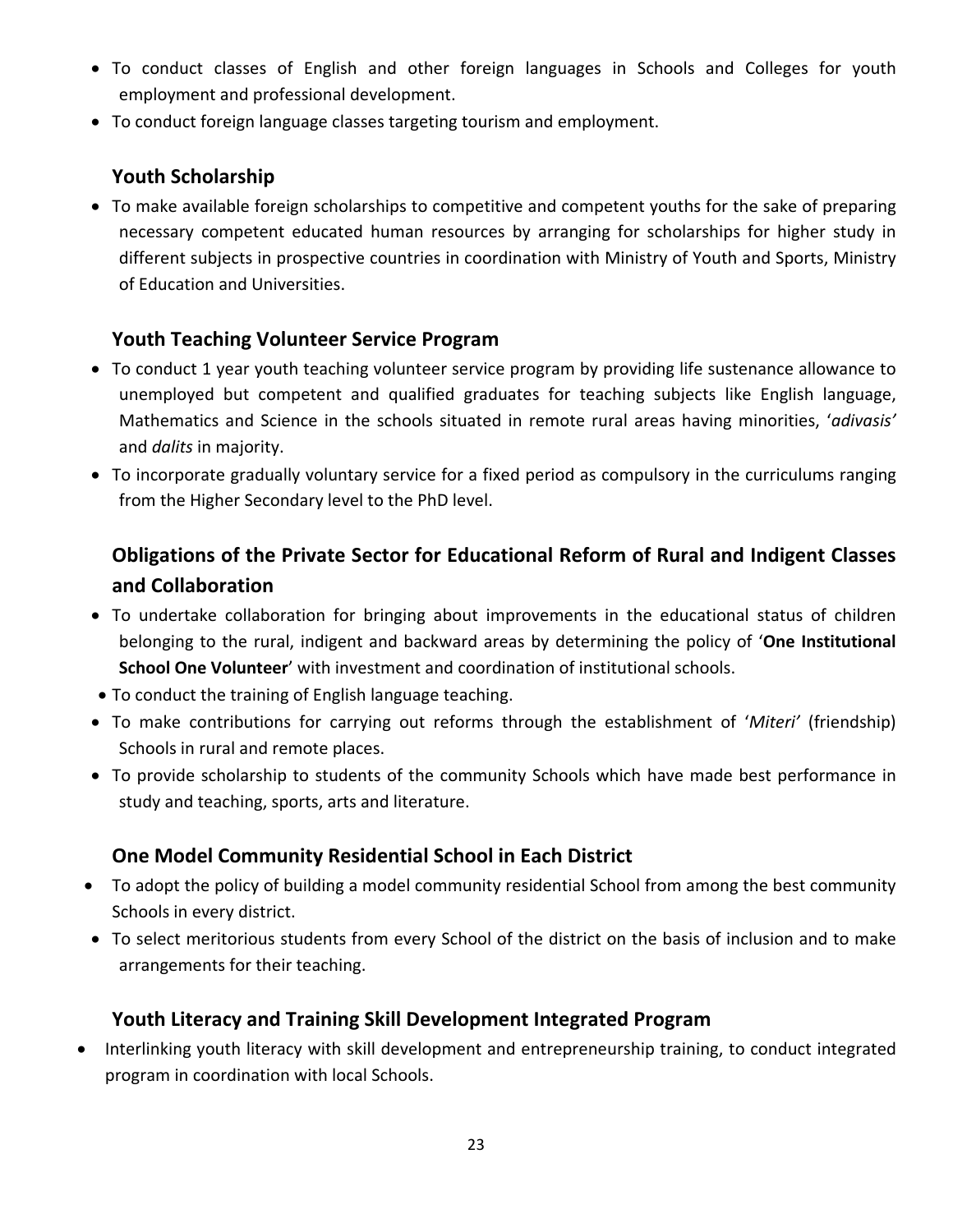- To conduct youth literacy program especially in Karnali and backward areas and Tarai districts having lesser degree of female literacy.
- To interlink the literacy program with the social awareness campaign against evil practices like witchcraft, '*chhaupadi'* (seclusion of women during the period of menstruation) and violence against women, caste based discriminations and untouchability.

#### **Development of IT Park**

- To set up an IT park equipped with central facilities, and to expand this idea to other cities having possibilities for the same. In coordination with the Ministry of Science and Technology, the Ministry of Youth shall fix the IT strategy after conducting a national Conference on the youth and IT.
- To declare IT park as a prohibited area imposing prohibition on load shedding and closures and strikes.
- To establish youth training and IT study and teaching related institutions in that area.

#### **Educational and Creative Youth Encouragement Programs**

• To select and award six youths from each development region who have performed exemplary works in the development of local knowledge and skills, science and technology, environmental education, public education, IT sector, arts, culture, language and literature.

#### **Establishing "Youth Vision-2025" Scholarship Fund**

- To establish a Youth Scholarship Fund for providing monthly Rs. 5000/- scholarship for two years to 1000 meritorious young students (females, physically crippled youth, indigents, youths from Karnali, *dalits*, Muslims, minorities, Madhesis, *janjatis* etc.) who have secured excellent marks in SLC examination from community Schools of every district.
- In next stage, to expand the program of granting scholarships to meritorious students desirous of acquiring higher education.

### **Promotion and Certification of Professions and Skills prone to Extinction**

- To conduct special programs for providing informal education, practical knowledge, skill development and training to the youths deprived of formal education for promoting traditional professions and skills prone to extinction.
- To make arrangements for promoting through certification of the skills acquired informally by the youths from the traditional professions which are prone to extinction.

#### **Establishing Youth Knowledge Bank**

• To conduct '**Knowledge Exchange Program'** among the Nepali youths and the youths of various countries of the world. Also, to conduct special programs regarding enquiry and research about the youths.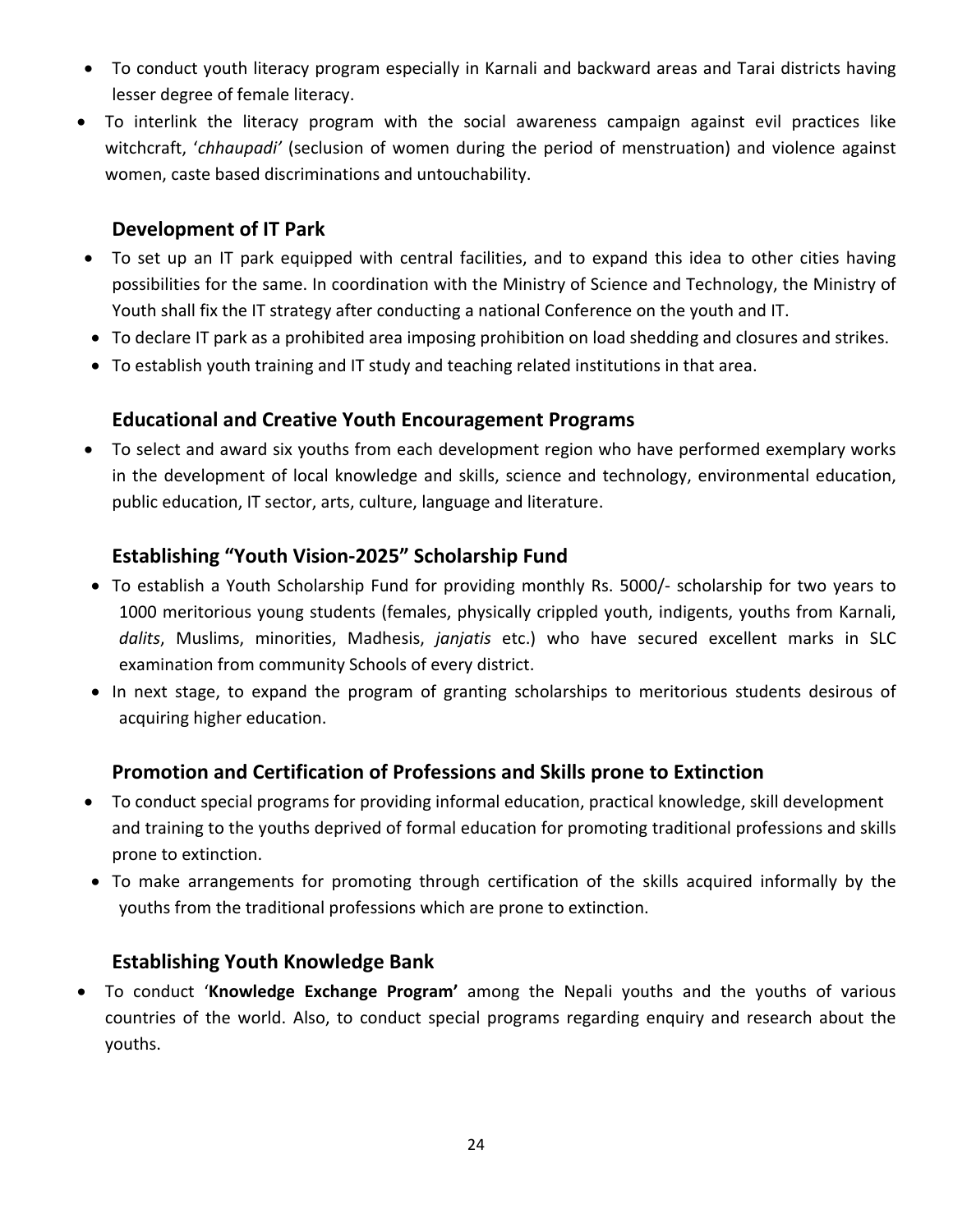### **Entrepreneurship and Financial Literacy related Programs**

• In order to create awareness and consciousness among the youths about the programs like entrepreneurship and financial literacy, to incorporate those matters in the curriculum, and to conduct programs in this regard.

### **Gender Minority Education**

• To conduct youth awareness programs against discrimination practiced in the educational Sector, irrespective of the biological and natural status of the sexual minorities; to include contents in the curriculum for giving information about its natural reasons.

### **Emphasis on Civil and Guardian Education**

- To accord special place to civil and guardian education in the curriculum.
- To include in the curriculum of education subjects like love for the country, respect for various religions and cultures, promotion of peace and fraternity and creating awareness about rights and obligations.

# **Programs meant for Increasing Linguistic and Cultural Awareness among the Sons and Daughters of Non- Resident Nepalese**

- Keeping alive relationship of the sons and daughters of non-resident Nepalese with Nepal through programs relating to promotion of Nepali language, mother tongue and culture as well as youth scholarships, to exchange experiences.
- To import their knowledge, skills and technologies in Nepal.
- To declare the Nepali youths as "**Youth Ambassadors**" in every foreign country where they have earned name and fame in the area of knowledge and Science.

### **3.2 Pillar 2: Employment, Entrepreneurship and Skill Development**

#### **3.2.1 Sectoral Strategy:**

Following strategy shall be adopted for employment, entrepreneurship and skill development:

- 1) To create institutional infrastructure and make intensive increase in investment for the sake of making arrangements for qualitative skills and training in order to make our labor force competitive and qualified for the labor market and entrepreneurship.
- 2) To produce enterprising youths and to create standard youth employments by creating an environment of extensive internal and external investments in the comparative profits and competitive sectors of Nepal.
- 3) To gradually limit foreign employments to skilled labor force. To create an environment of entrepreneurship and employment for the youths returning from abroad by greater mobilization of remittance in the form of investment.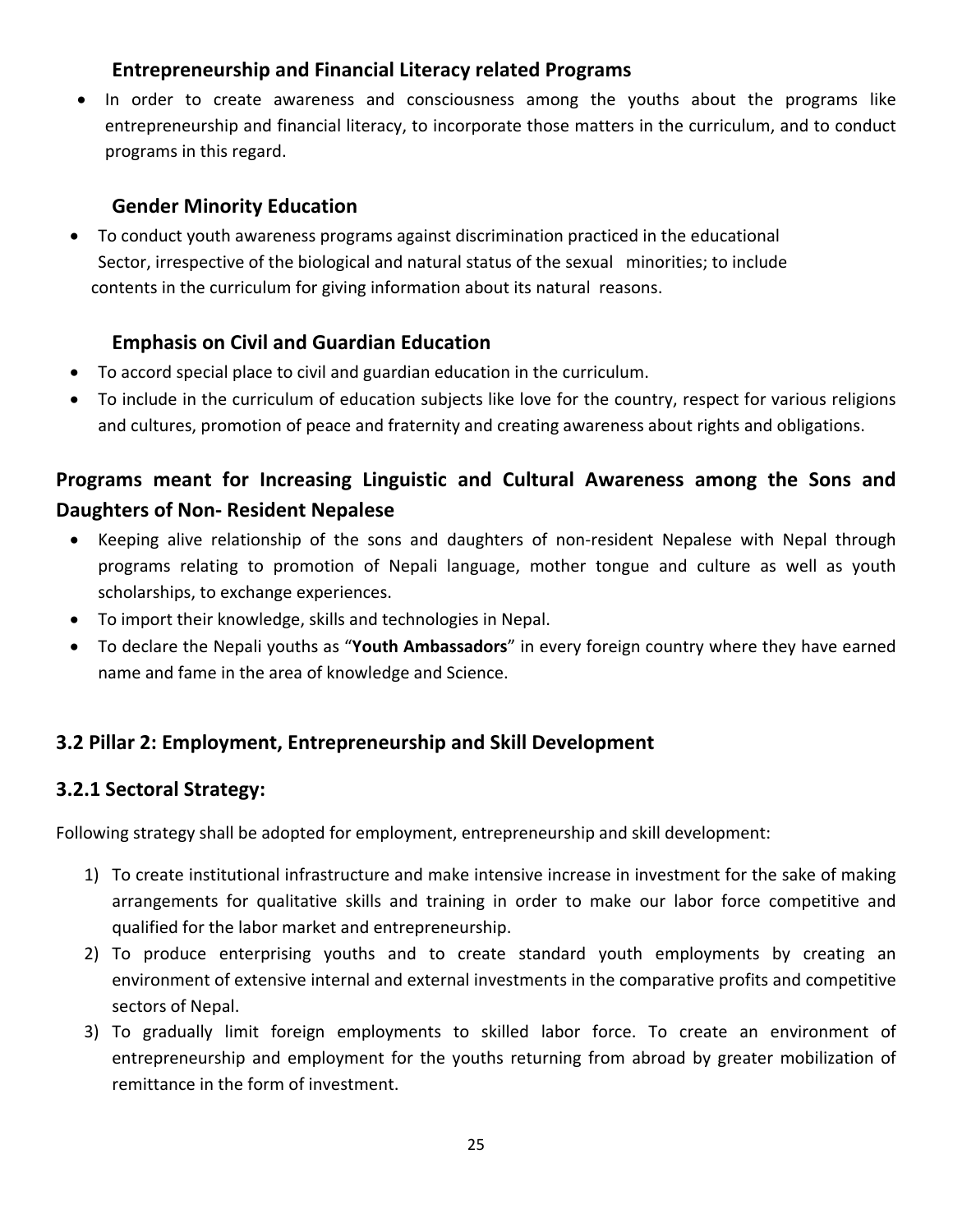### **3.2.2 Plan and Programs:**

For employment, entrepreneurship and skill development the following plan and programs shall be conducted:

- To prepare an employment policy of creating employments in various sectors every year for two lakhs Nepalese youth.
- To create infrastructures of multipurpose youth skill development and training development center. For the first time, to build five youth skills development training centers in the five development regions, and to expand it gradually to the district level.
- To conduct one door policy of integrated skill development project by integrating all the programs hitherto conducted by various Ministries and NGOs.
- To prepare a foreign employment status report, and on the basis of such report to prepare a foreign employment skilled and semi skilled skill development program.
- Traditional skills development program: To conduct such program by giving special priority to *dalit*, *adivasi* and minority youths who have been traditionally involved in such skills.
- To invest half of the total amount of the social security fund in youth employment and entrepreneurship development sectors.
- Access of the unemployed, indigent, *dalit*, *janjati*, Madhesi, women, Muslim and physically challenged persons to the loans provided by the Youth Self Employment Fund should be ensured without asking for any security.
- Youth Remittance Investment and Social Security Fund: 5% amount of the annual wage of the workers shall be deposited in the fund by adding to it 1% amount in the name of that worker. The worker may use that amount during sickness or accident. If those who have returned from foreign employment and wish to undertake any occupation or business, they shall be entitled to get at least double of that amount as loan to undertake such occupation or business.
- Investing in the youth by creating the infrastructure of Youth Rise Bank and Youth Employment Promotion Center: to grant loans to the youths on the security of their academic and training certificates for entrepreneurship. Such loans should be provided annually to 10,000 youths. To provide loans to the youths cheaply for qualitative education and training. The Youth Employment Promotion Board should promote prospective skill-oriented national and foreign employments in different areas according to the labor market. To conduct study and research to ascertain what type of skill development and labor force are necessary for the country. To create an infrastructure for acting as a bridge between the employment provider companies and the youths who are in search of job by establishing **youth.com**. To organize annually an employment fair.
- To collaborate with the Ministry of Agriculture and the concerned organizations for attracting the youth towards the occupation of agriculture by creating full employments in this sector through modernization and professionalization of agriculture. To give priority in the loan granted by Agricultural Development Bank for mobilizing the rural youth.
- To conduct high value agricultural production through a youth targeted agricultural program. To select and honor one best young farmer in every district.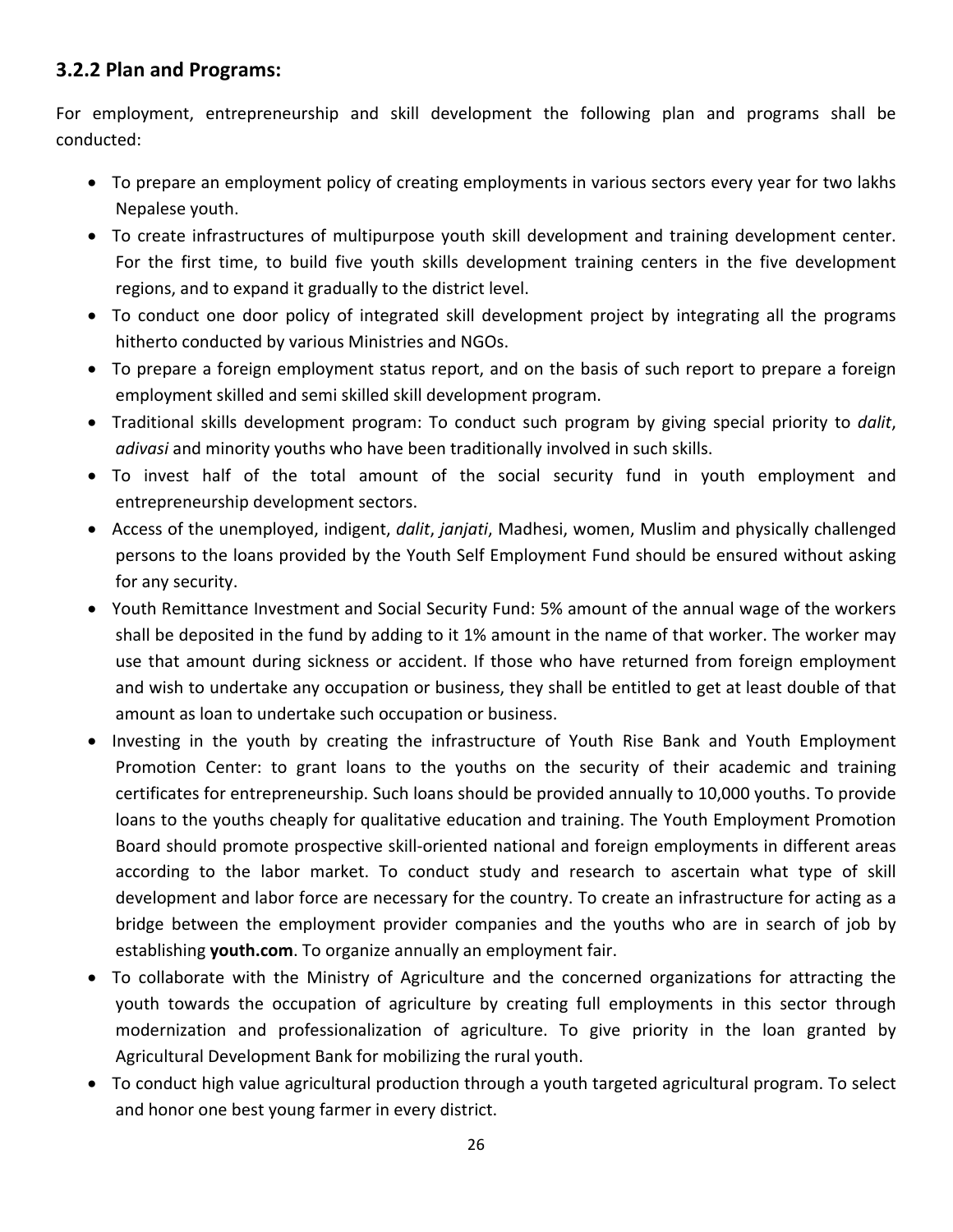- To establish a model agricultural firm: To involve 1000 youth in every district in accordance with the characteristics of that district.
- To introducing technology in agriculture: To introduce new technology for modernizing agriculture. To provide special concessions and grants to the youths. To provide concessional loans to increase youth participation in cow breeding, fishery, herbal cultivation, high value agriculture and organic cultivation.
- To increase investments in fruits and flowers, herbal products and plants and saplings of higher value for proper utilization of forest products through protection and promotion of private, community and public forests.
- To double the present annual tourist number in five years and to take it to 20 lakhs in ten years. With a view to attracting that number of tourists to the country, to take forward the following policy initiatives and programs for the development of tourism sector:
	- Mobilizing the non-resident Nepali youths residing in various countries, to conduct '**Introducing Nepal**' campaign for promotion of tourism in Nepal.
	- $\triangleright$  To conduct programs relating to promotion of tourism by appointing youth ambassadors. To make coordination for it through the Nepalese Embassies situated in different countries.
	- To develop Nepal as a place of major destination for **Adventurous Sports Tourism**. To organize every year **Adventurous Youth Sports Tourism Festival**.
	- $\triangleright$  To build a Nepal House with the participation of non-Nepalese youths for tourism promotion. To set up a branch of significant museums in the Nepal House regarding tourism related information and introduction of Nepal.
	- $\triangleright$  To prepare five thousand tourist guides having knowledge about various languages.
- Following Policy initiatives and programs shall be undertaken for promoting entrepreneurship:
	- The government shall grant tax relaxation to the physically handicapped persons, *dalits*, women and minority class, and their business will be registered free of cost.
	- To introduce '**One One Village One Youth Entrepreneur'** program and to produce 5000 young entrepreneurs every year throughout the country. To provide proper loan for this from bank.
	- $\triangleright$  To make arrangements for providing loans to the youth on the security of their certificates who are interested in starting business and Banks shall undertake ten percent share of such loans.
	- $\triangleright$  To make arrangements for transporting the goods produced by the entrepreneurs to the market and for their storage.
	- Cottage Industry Encouragement and Development Program: To conduct youth programs for promotion and development of handicraft, carpets, *pashmina* and readymade dresses.
	- $\triangleright$  To set up a Karnali based herbal medicine and botanical plants related industry.
	- $\triangleright$  To create youth entrepreneurship network.
	- $\triangleright$  To conduct youth experience exchange programs.

### • **Youth and IT Entrepreneurship**

 $\triangleright$  To grant special facilities for encouraging the youths in conducting outsourcing companies based on technology and information.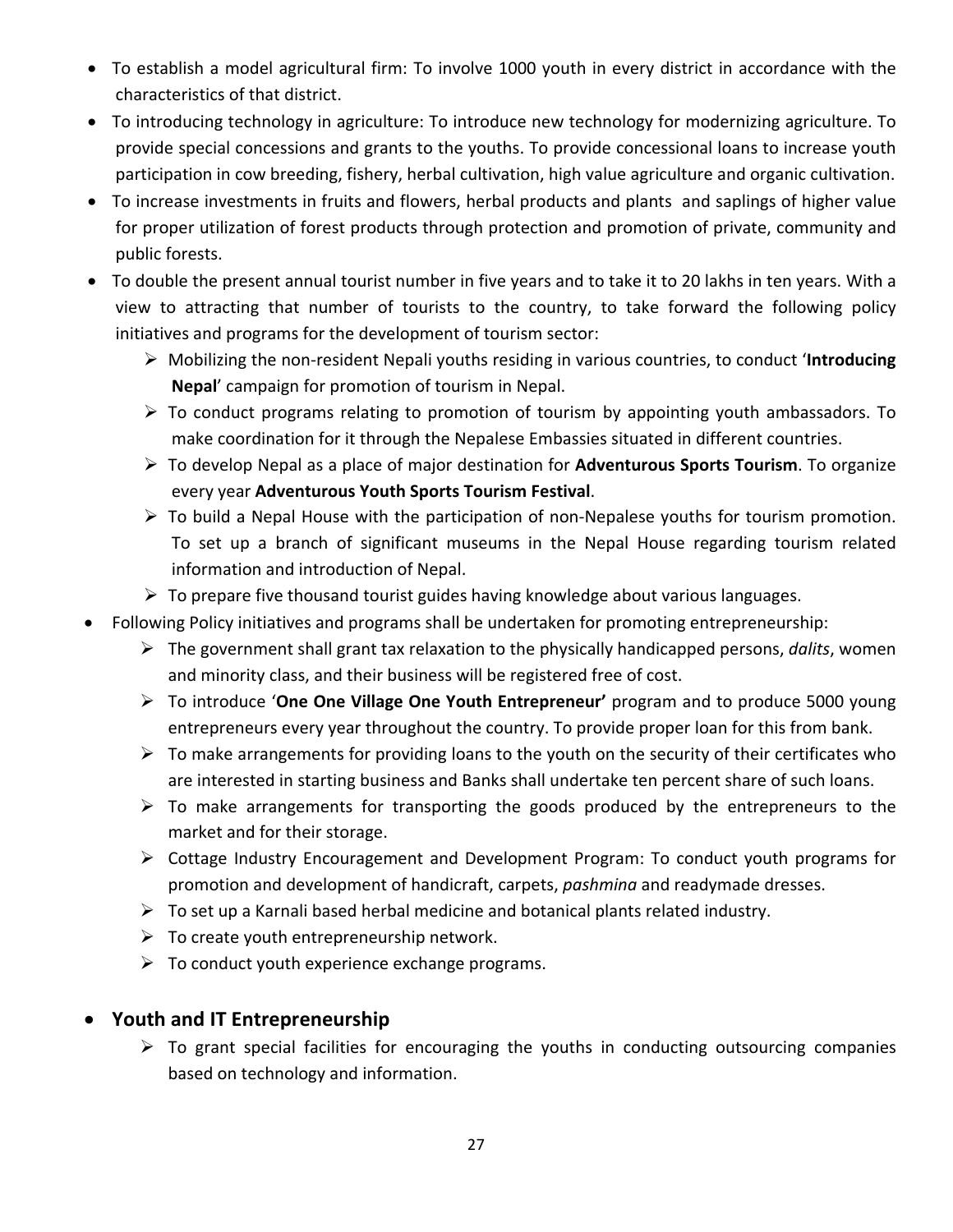$\triangleright$  To organize an information technology festival by inviting the Nepali as well as the foreign IT companies, and also to motivate them for making investments.

# **3.3 Pillar 3: Youth Health and Social Security**

## **3.3.1 Sectoral Strategy**

Following strategy has been fixed for the coming ten years in regard to youth health and social security:

- 1. To render basic health services to the youths free of cost and accessible by increasing state investment in health and social security.
- 2. To provide medical treatment, rescue and relief to the youths who are exposed to risks, physically challenged, women, indigent and marginalized through special programs of health and social security.
- 3. To create an environment for protecting the youths against disease by developing telemedicine, health awareness campaigns, naturopathy and self-cure method.
- 4. Priority should be given by the state to youth health and social security so as to build up physically and mentally healthy youths for creating strong and competent citizens.

## **3.3.2 Plan and Programs**

In order to bring about reform in the youth health social security sector the following plan and program have been finalized:

### **Youth Telemedicine Program for Health Awareness**

• To conduct radio medicine programs through local FM by developing awareness programs relating to psychological and other sensitive matters like providing training to the youths in coordination with health organizations about issues like family planning, maternity and child care, maternity right, gap in child birth, providing information about mental health, giving information about the physical and mental changes that occur during adolescent age, upbringing of children, state of depression during maternity stage etc.

# **Save the Youth Program**

- The state should gradually make necessary arrangements for the treatment of the youths inflicted with serious types of disease (such as heart disease, cancer, kidney related problem, brain tumor, motor neuron disease paralyses etc).
- To provide social security for the fulfillment of basic needs relating to livelihood of the physically challenged youths in view of the nature of physical impairment in accordance with the Manual of health and social security of the physically challenged. To create compulsory physically challenged friendly physical infrastructure at public places.
- To provide free of cost health services to the physically challenged youths in all government hospitals. To provide for free of cost treatment to the physically challenged youths also in the private hospitals under social obligation.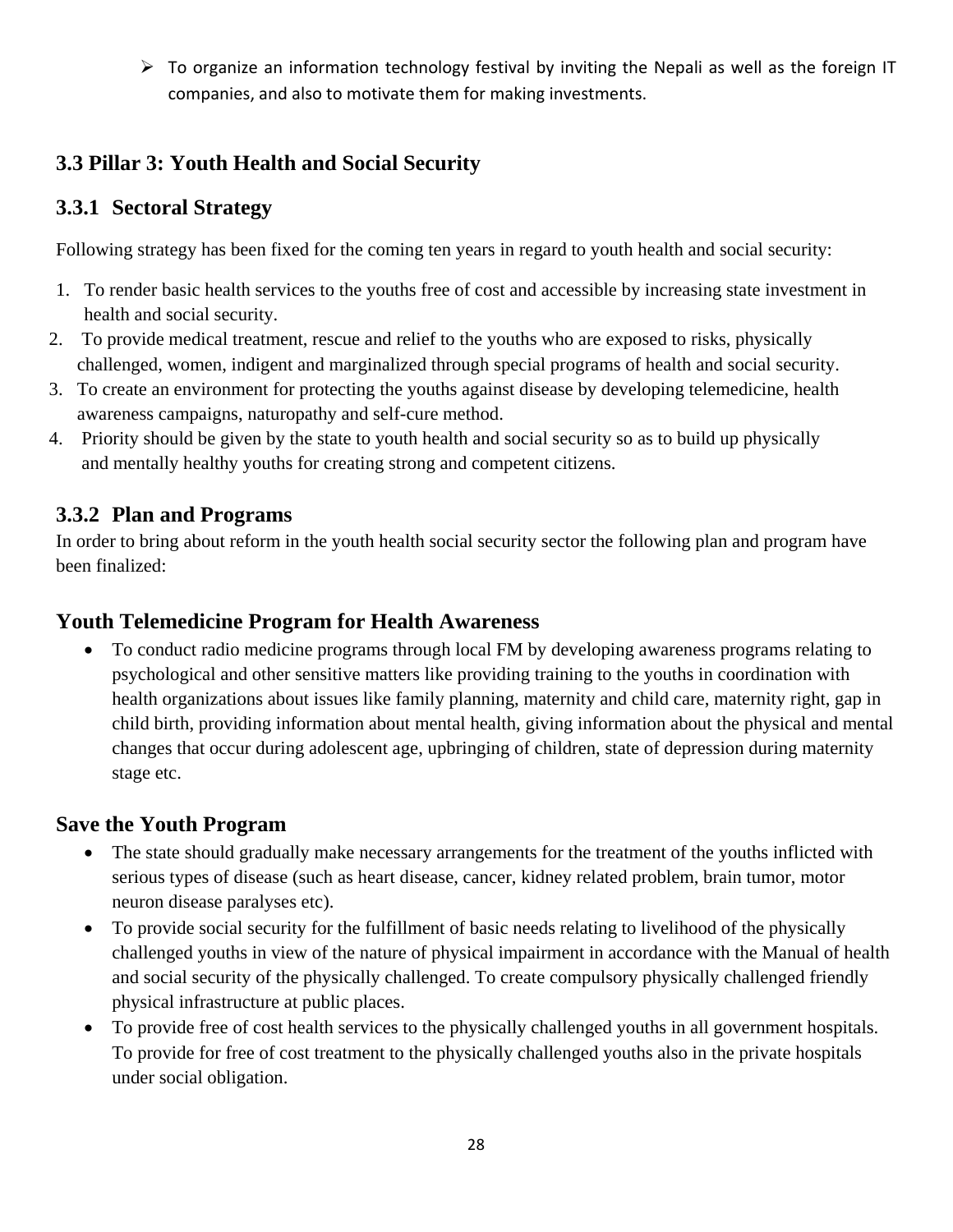• To rehabilitate the youths after securing their release from addictions, violence and bad habits through the means of 'yoga', '*pranayam'* (exercise), meditation, art of self-defense, moral education and discipline.

### **Youth Awareness about HIV**/**AIDS**

• To include subject matters relating to HIV/AIDS in the curricula and teachers training curriculum right from the basic level.

# **Establishing Youth Health Desk**

- To set up Youth Health Desks in district hospitals, health posts and sub-health posts and to provide health consultation services.
- To make available booklets on procreation and sexual health and materials relating to sexual health.
- To provide for a specified period a toll free number to enquire about sexual health.

### **Investment in Mental Health**

- To invest in hospitals or set up separate mental consultation centers having consideration to mental health of the youth.
- To include subject matters relating to mental health in the curriculum itself.

# **Media Campaign for Youth Health**

• To conduct awareness programs through means of general communication for providing information about matters like healthy environment for healthy life, healthy food and life style for healthy life, procreative health etc.

# **Setting up Youth Health Clubs**

• To set up youth health clubs for creating an easy environment to have discussion on youth health and to conduct coeval education programs. Also, to make arrangements for the availability of a youth health expert on demand from such clubs.

# **Rehabilitation Center for the Youth exposed to Risks**

- To rehabilitate, providing consultation the youths who are victims of violence or trafficking.
- To provide relief and social security to the youths who have suffered from gender violence, caste discriminations and social violence.
- To set up a separate rehabilitation center for the youths who have been victims of sexual exploitation for providing accessible justice to them.
- To provide free of cost medical treatment and rehabilitation to the youths who have suffered from accident or are exposed to risks.

# **Youth Natural Health and Self-Cure**

Stressing on *yoga*, *pranayam (*exercise*)*, *dhyan* (meditation), art of self-defense, naturopathy and method of self-cure, to undertake the following activities for preparing strong and healthy youths: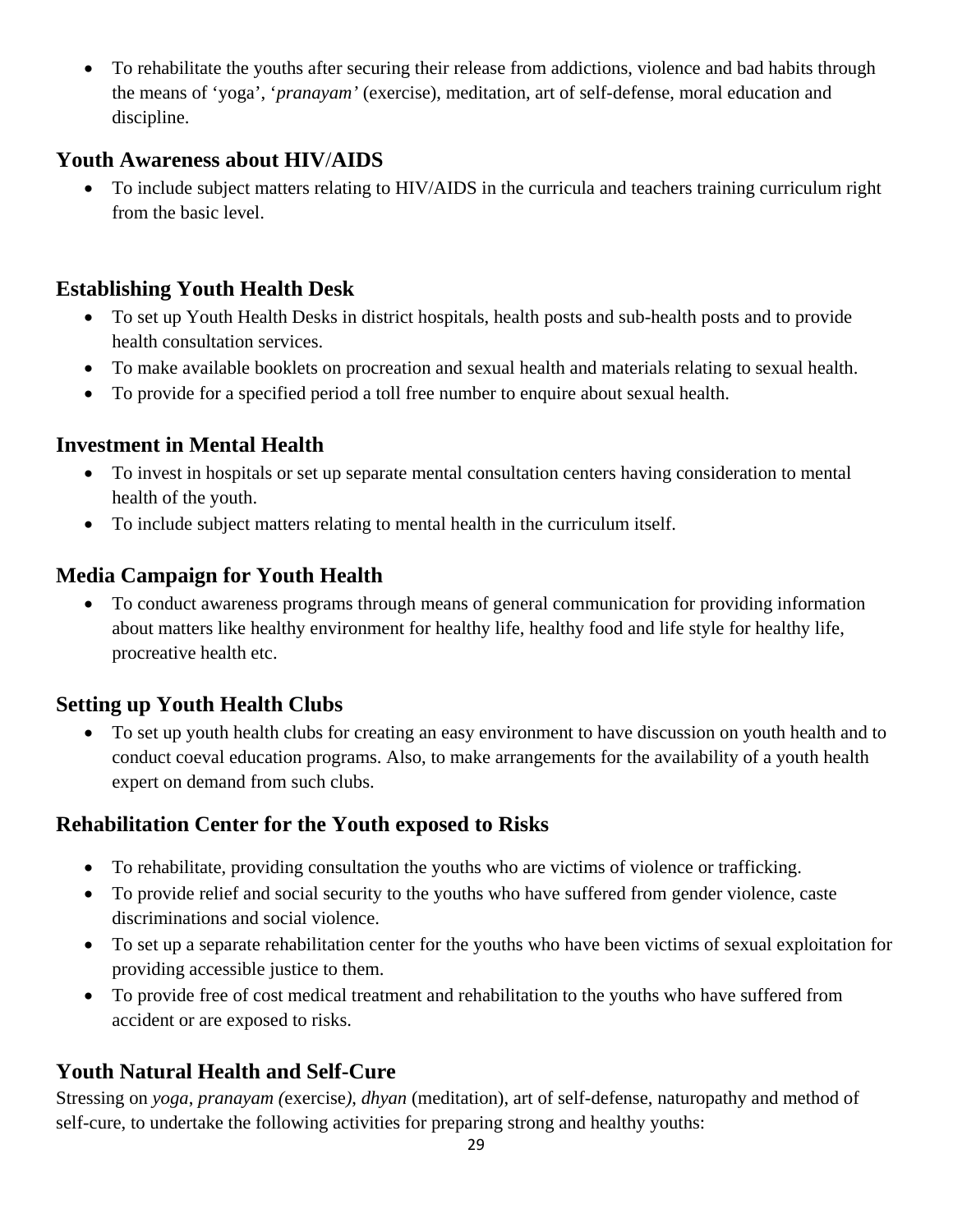- To provide youth self-cure services through health centers by increasing state investment. To expand the services by attracting NGOs, donor organizations and social service-oriented and enterprising youths to make investment in this sector.
- Interlinking Nepalese methods of Naturopathy and local treatment with scientific method of treatment, to conduct programs relating development of inexpensive, accessible and natural method of treatment. Moreover, also to adopt the method of Naturopathy practiced in other countries.
- To incorporate subjects like Naturopathy, self-cure food habits, exercise, rest, entertainment, style of living etc.

#### **Social Media Network for Youth Health**

- As youth access to social network is inexpensive, fast and effective, to make the youth well informed about youth health awareness, healthy food style, procreative health etc. through Central Youth Information Center by using the social network.
- To develop integrated health information system and to make it accessible to the youths through Youth Information Center.

### **Adolescent Youth (Boys and Girls) Protection Programs**

- To secure release of the youths belonging to 16 to 18 years age group who have been subjected to hazardous works.
- After making study of young conductors of vehicles and domestics workers, to conduct programs for ensuring their social security, wages, work hours, medical treatment, right to education etc.
- To conduct awareness programs for protecting adolescent boys and girls against sexual violence likely to occur against them at work place.
- Taking into consideration sensitivity towards adolescent age, a separate contingency (emergency) relief fund should be set up by the government, and to enforce coordination between governmental and nongovernmental bodies.

### **Safe and Secure Foreign Employment**

- In order to ensure the state of safe and secure foreign employment for the youths, to conduct monitoring, study and regulation in collaboration with foreign employment entrepreneurs and NGOs.
- To rehabilitate the youth in the society who have been duped and exploited in the name of foreign employments by providing them with medical treatment, consultations, training, skills and loans.

### **The Art of Living**

• To develop among all the youths a sense of respect for life and the art of living life through the study and training about subjects like various dimensions of life, arts, culture, Nature, humanity, moral values etc. Through such program every youth shall be trained also about positive thinking, change-oriented culture, competence of steadfastness and struggle even in the face of adversity.

### **Youth Success Story**

• To collect and prepare books and materials about the success stories and news about young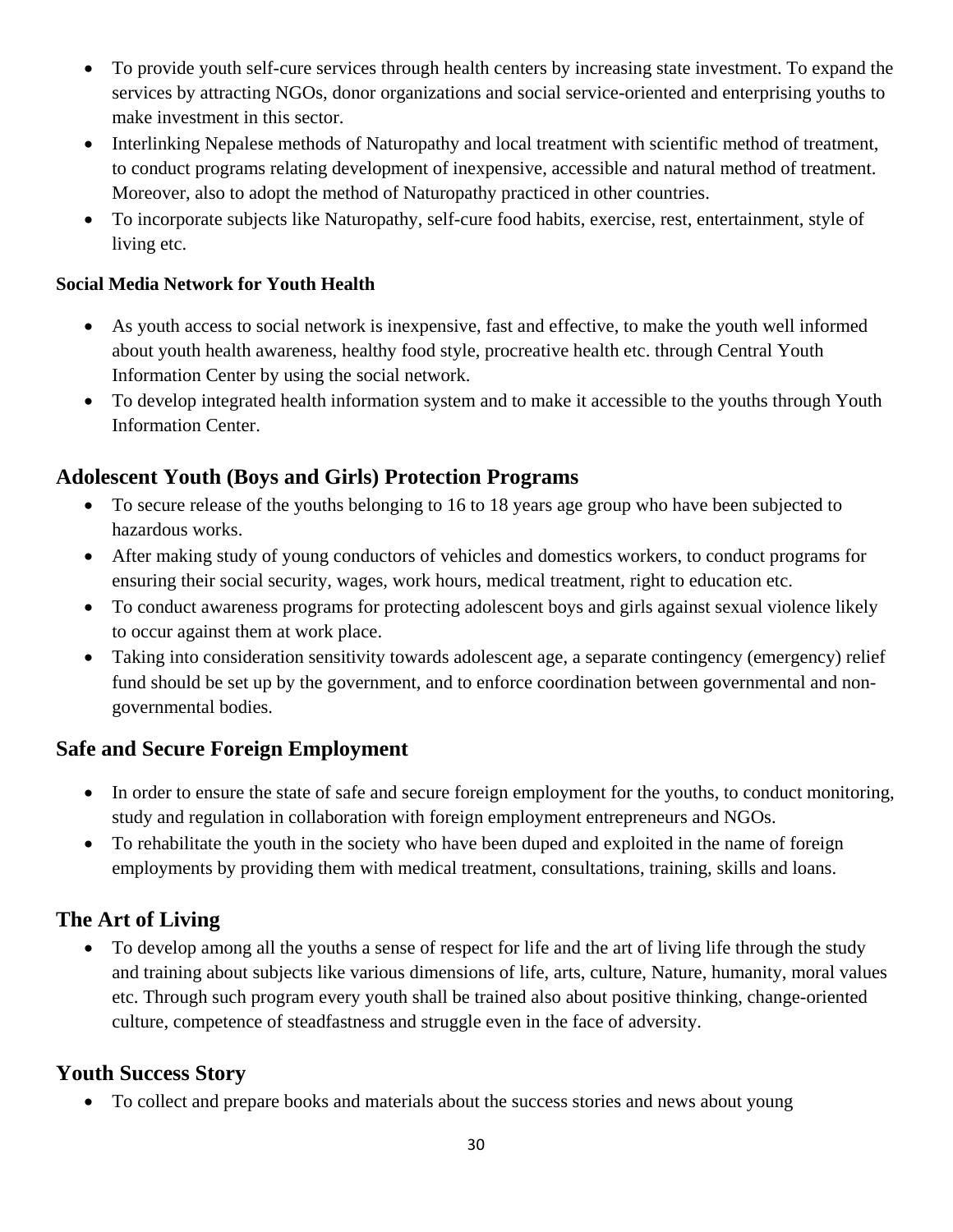entrepreneurs successfully established in various sectors of national life through continuous struggle, commitment and labor even in the midst of adverse circumstances, the area of their success, duration of their struggle etc., and to motivate all the youths to follow that very path by posting those books and materials on the Website.

# **3.4 Pillar 4: Mobilization, Participation and Leadership Development**

## **3.4.1 Sectoral Strategy**

The following strategy shall be adopted for youth mobilization, participation and leadership development:

- 1. To expand extensively youth volunteer service against social distortions, perversion, false values and addictions, and for arousing sense of development and construction, environmental protection and nationalism.
- 2. Ensuring common youth participation in policy formulation and implementation for social and economic transformation, to establish leadership through empowerment and collaboration.
- 3. To mobilize the means of mass media to generate and cause to be generated motivation among the youths.

## **3.4.2 Plan and Programs**

Following programs and policies have been designed for mobilizing the youths:

### **Youth Volunteer Service Program**

- Targeting unemployed graduates, to mobilize annually two thousands of them in various sectors as volunteers and to increase it gradually. To mobilize such volunteers in education, rural health, environment, information center, agriculture and service sectors.
- To mobilize youth volunteers for teaching in community Schools situated in the areas having abundant number of indigent women, dalits, *janjatis,* minorities, Madhesis, Muslims and those located in Karnali and backward areas.

### **One Day of the Youth for Society**

- To organize one day volunteer service program in areas like blood donation, sanitation, plantation etc. on the initiative of Youth Information Center. In such programs, the volunteer service activities shall be carried forward through Youth Clubs.
- To make positive evaluation of the youths who have rendered volunteer service for granting employment opportunities, promotion and other services.

### **Constitution of Volunteers Group and Youths in Adversity Management**

• To constitute a Youth Volunteers group by creating a national mechanism and to prepare every year 1 lakh youth volunteers for mobilizing it in the event of adversity and emergency situation from local to national level.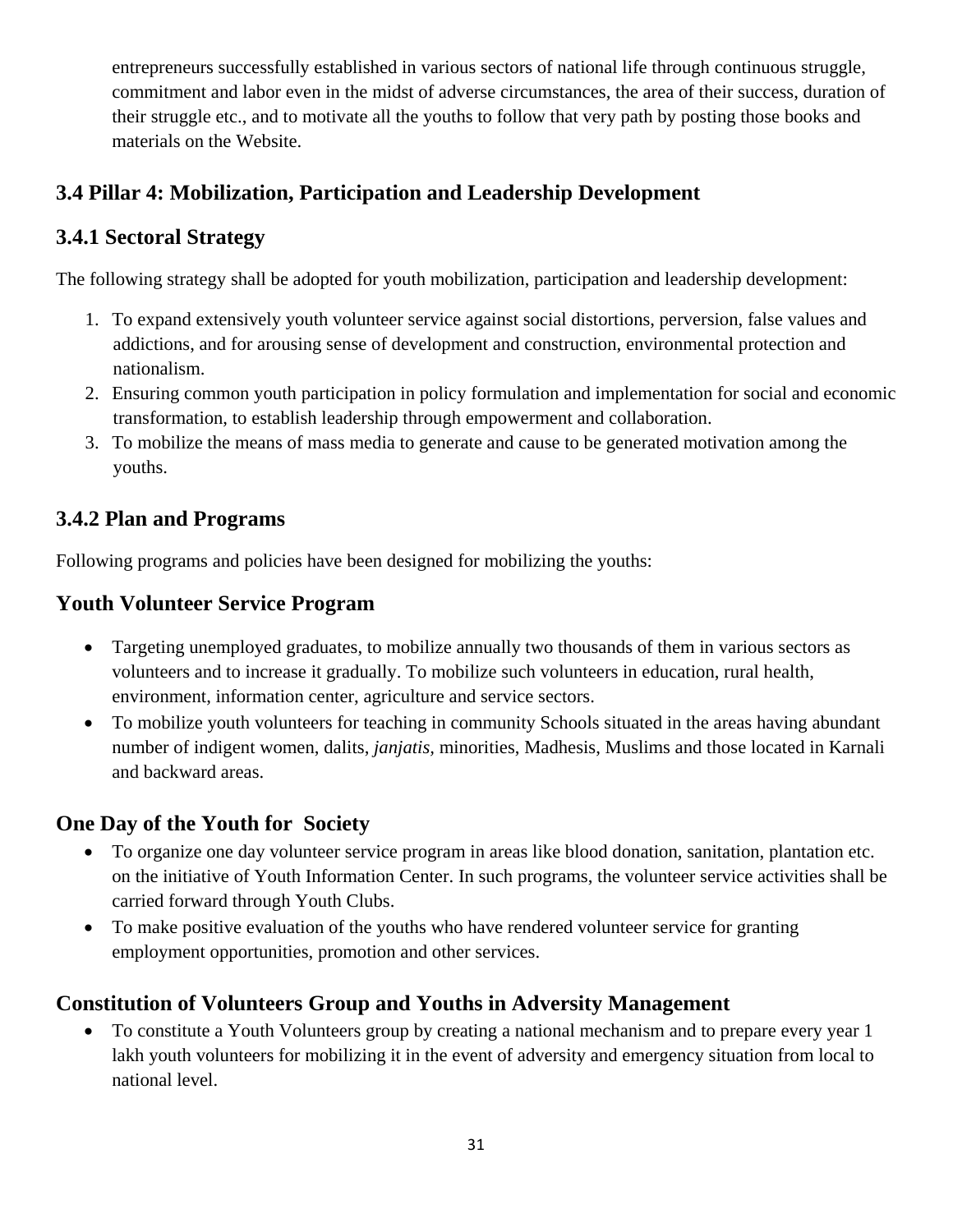- To give emergency volunteer service training and to mobilize them in various sectors after giving them identity cards in coordination with Nepal army, other security agencies, national volunteer service group, Nepal Scout, Nepal Red Cross Society, students, political organizations, clubs, youth associations and organizations.
- To mobilize such youth volunteers in situations of adversities and calamities like earthquake and natural disasters, accidents, food crises and famine, forest fire, conflict and flood and landslides.
- To establish Youth Green Clubs under youth programs for environmental protection and to conduct programs relating to environmental awareness and protection, sanitation, plantation etc. through them.
- To conduct Clean Nepal Youth Campaign through Youth Information Centers in collaboration with personalities of national repute.
- **One Youth One Tree Plantation**: To plant every year one tree on the eve of one's birthday and to conduct more oxygen transmitting plantation campaign on the occasion of establishment of any organization.
- **Save the Himalayas Youth Campaign**: To mobilize the youths for mitigating the impact seen in the Himalayan region on account of climatic change.
- To conduct technical trainings for preparing competent youths for development and operation of projects for obtaining amounts in lieu of carbon trading.

## **Youth in Tourism Promotion**

• To organize various festivals and programs under the leadership and participation of youths to explore the possibility of home stay for tourism development, search for new trekking destinations and the possibility of adventurous tourism, protection of cultural heritage and promotion of new tourist spots.

### **Mobilizing Youths for Forest Protection**

• To mobilize youths in every district for plantation and protection of trees in the forests which are in a deteriorating state, unused open space in the forest area, on sideways/banks of roads, ways and rivers, at schools and public places.

# **Mobilization and Collaboration with Civil Youth Network**

- To collaborate with the civil youth organizations and networks in priority sector of the government. To cause awareness among the youth for the sake of managing increasing urbanization and haphazard housing and also for staying safe from all types of risks.
- To provide assistance and mobilize the civil youth networks for the sake of youth illiteracy eradication, environmental protection, rural health, volunteer service, Naturopathy and self-cure, skill development and entrepreneurship.
- To ensure youth participation in political opportunities, services and facilities, policy designing, development and construction and socio-economic transformation.
- To give important responsibilities to youths in government service, policy designing, nation building and mobilization.
- To make fixed percentage of youth participation mandatory in various structures of the political parties right from top to bottom.
- To involve a fixed percentage of the youth in national/international services and opportunities.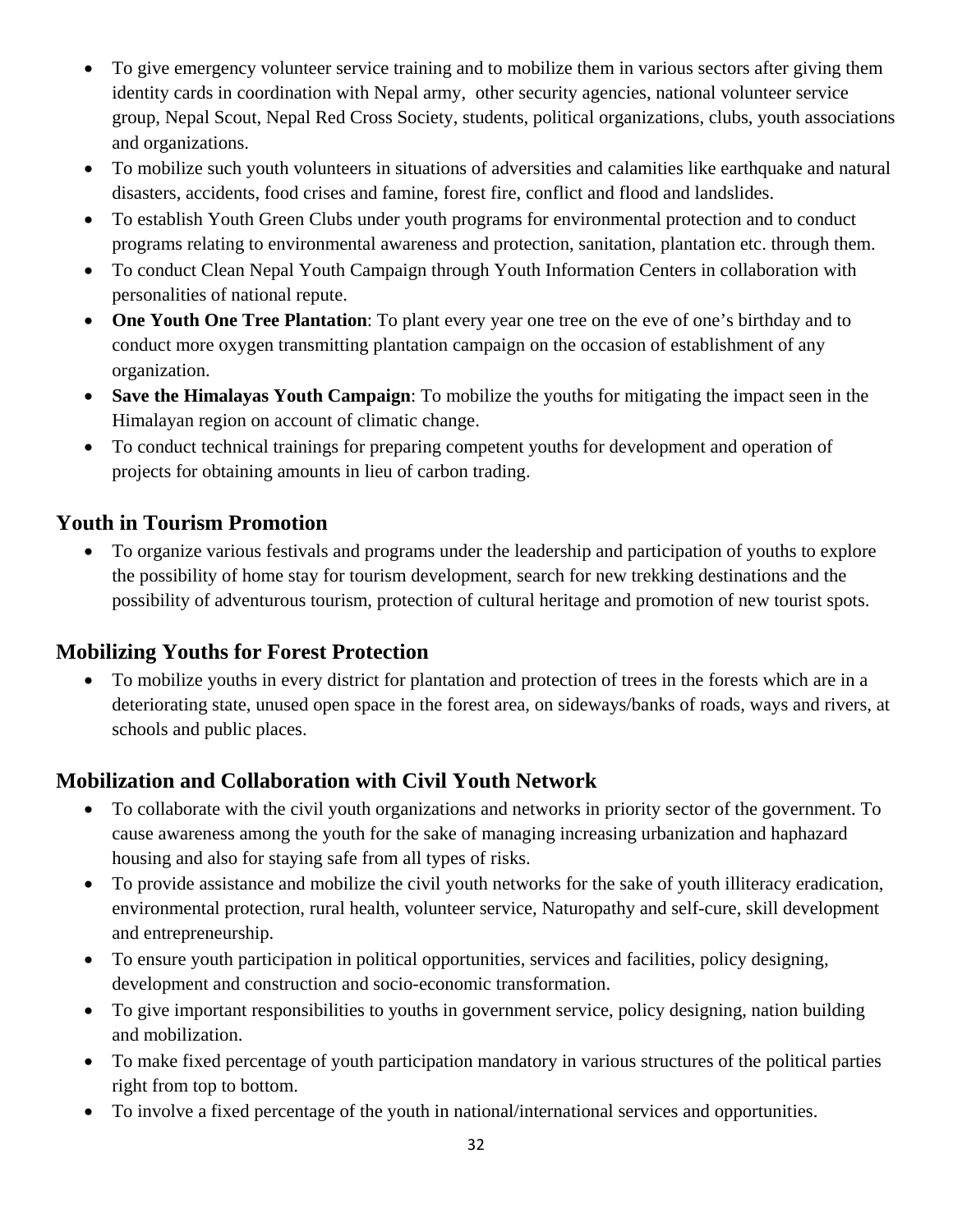• To conduct inclusion audit programs to ascertain whether or not inclusion in regard to important responsibilities of the nation has been ensured for the youths from dalits, women, Madhesis, Muslims, physically handicapped, *adivasi janjatis*, Karnali and backward areas, minorities and sexual minorities.

# **Youth Campaigns against Social Distortions and Perversion including Violence against Women, Caste Discriminations and Untouchability, Witchcraft, '***Chhaupadi'* **etc**

- To provide assistance to local Youth Clubs, networks and private sector to conduct campaign against the social perversions and distortions including violence against women, caste discrimination and untouchability, witchcraft, *chhaupadi* existing at the local level.
- To award prizes and give encouragement to the youth organization and associations and the youths who have delivered significant performance in such campaigns.
- To set up and mobilize a Community Police Cell comprising the Police and youths for the sake of controlling violence against women, trafficking of women, trafficking of narcotic drugs and severed types of social perversions.
- To conduct Young Madhes Awareness Campaigns against gender violence including save daughters and daughters-in-law campaign.

# **Plan and Programs for Youth Leadership Development**

- **President Youth Development and Training Center**: To build up a well-equipped President Youth Development and Training Center of national level under the National Youth Council for development of the culture of conducting discussions among the youths, symposiums, study, research, leadership training and competence development, cultural exchanges and collaboration. And to expand it gradually to the state level.
- To select various intelligent youths from special priority groups including political youths, civil associations and organizations, networks, entrepreneur youths and women, and to conduct special trainings of leadership development for them.
- To send the youths to participate in the international short term trainings and summer schools for leadership development and competence promotion of the youths.
- To involve the youths in the production sector by interlinking them with the Cooperatives and cluster groups and produce pioneer youth entrepreneurs.
- To find out the genius present in the various sectors and use their genius in nation building.
- Providing encouragement and honor to the skills, competence and genius of the youths living abroad, to conduct non-resident youth honor programs so as to utilize those qualities in the national interest.

# **Youth Campaign for Peace**

- To conduct campaigns and programs through different youths to introduce Nepal as the birth place of Lord Buddha and as peace zone in the world.
- To increase the active participation of the Nepalese youth in multi-dimensional peace campaigns including global peace and disarmament.
- To organize inter-cultural youth conference/festival with a view to developing co-existence, collaboration and good will among the youths belonging to diverse castes, religions, sects, sexes and various regions in order to establish sustainable peace in Nepal.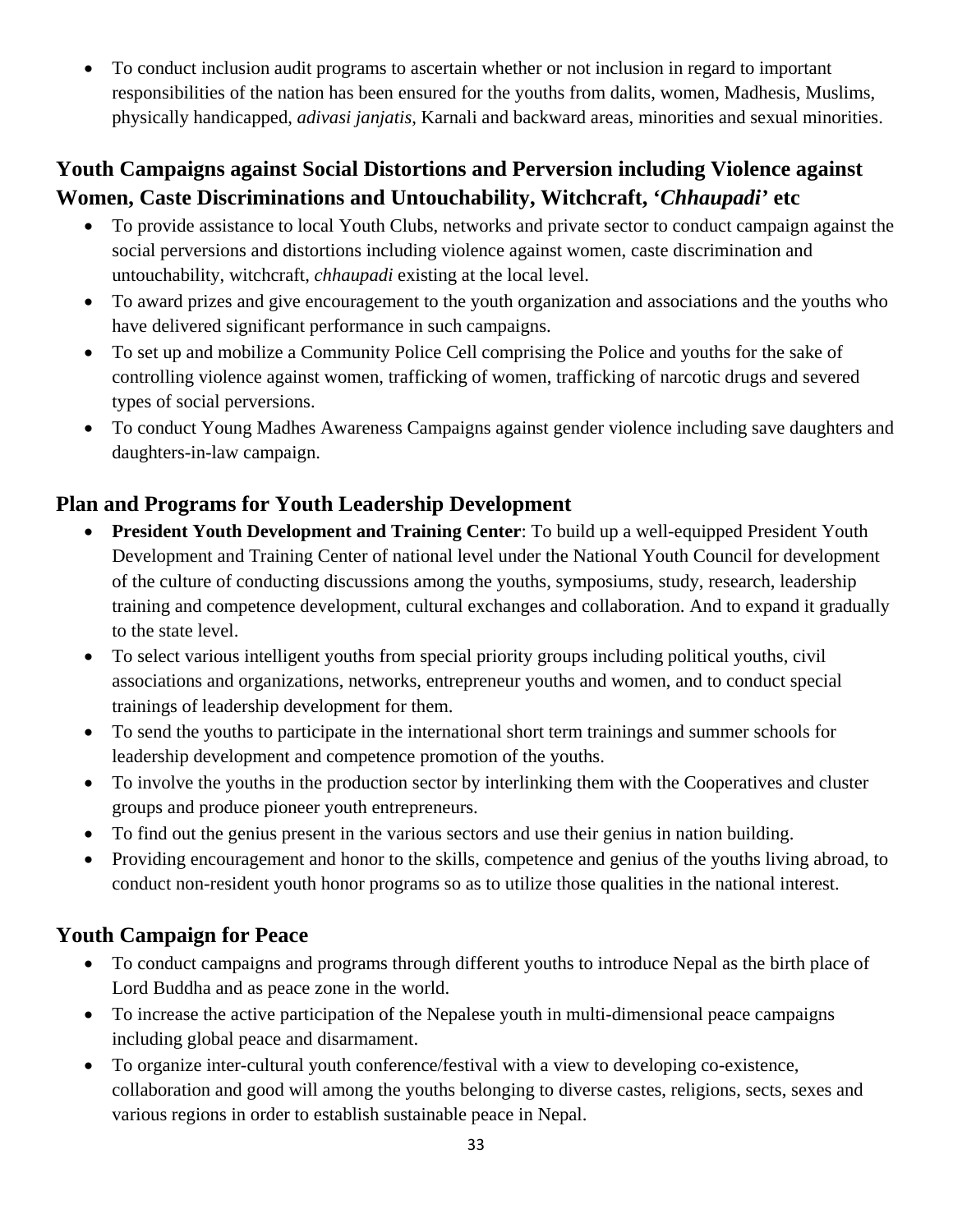- In order to establish sustainable peace, to mobilize the youths in coordination and collaboration with the local peace committees.
- To mobilize the youths living in the country and abroad as youth ambassadors for the sake of peace.

# **Ensuring Civil Rights**

- To conduct youth targeted programs for increasing awareness about social and civil obligations.
- To conduct awareness campaigns through Schools, Universities and Youth Clubs regarding human rights of the youths, inclusive rights to land and natural means and resources, the right to food, economic, social and cultural rights and environmental right.

# **Youth Collaboration**

- To conduct Youths for Global Partnership Campaigns globally for enhancing collaboration among international organization and associates, non-resident Nepali youths, donor agencies and the youths of different countries for the sake of world peace, environmental protection, development and rights of the youth.
- To conduct inter-generational transfer and transformation programs for achieving affluence through inter-generational partnership.

# **Mass Communication and the Youth**

- To conduct radio and television programs and publish bulletins and news magazines so as to inform the youth about national/international knowledge, opportunities and technology, and to caution them against social perversions and distortions, violence, crimes, trafficking and addictions.
- To deliver services through the central and district information centers, besides conducting separately online news magazines and websites, for disseminating information relating to the youth.
- To establish separate radio and television channels for Sports and to take forward the process of broadcasting.

# **3.5 Pillar 5: Sports and Entertainment**

### **3.5.1 Sectoral strategy**

The following strategies shall be adopted for Sports and entertainment:

- 1. To expand sports to the School level in the Schools located in the rural areas with a view to interlinking it with the physical and mental health of the common youths.
- 2. To make Sports professional and employment oriented by increasing investment in this sector.
- 3. To develop and expand Sports for enhancing peace, unity, caste and regional tolerance and national prestige.
- 4. To increase the productivity of the youths by interlinking their leisure time with exercise and entertainment activities.
- 5. To interlink arts, song, music, literature, dance and cultural programs with the entertainment related genius of the youths.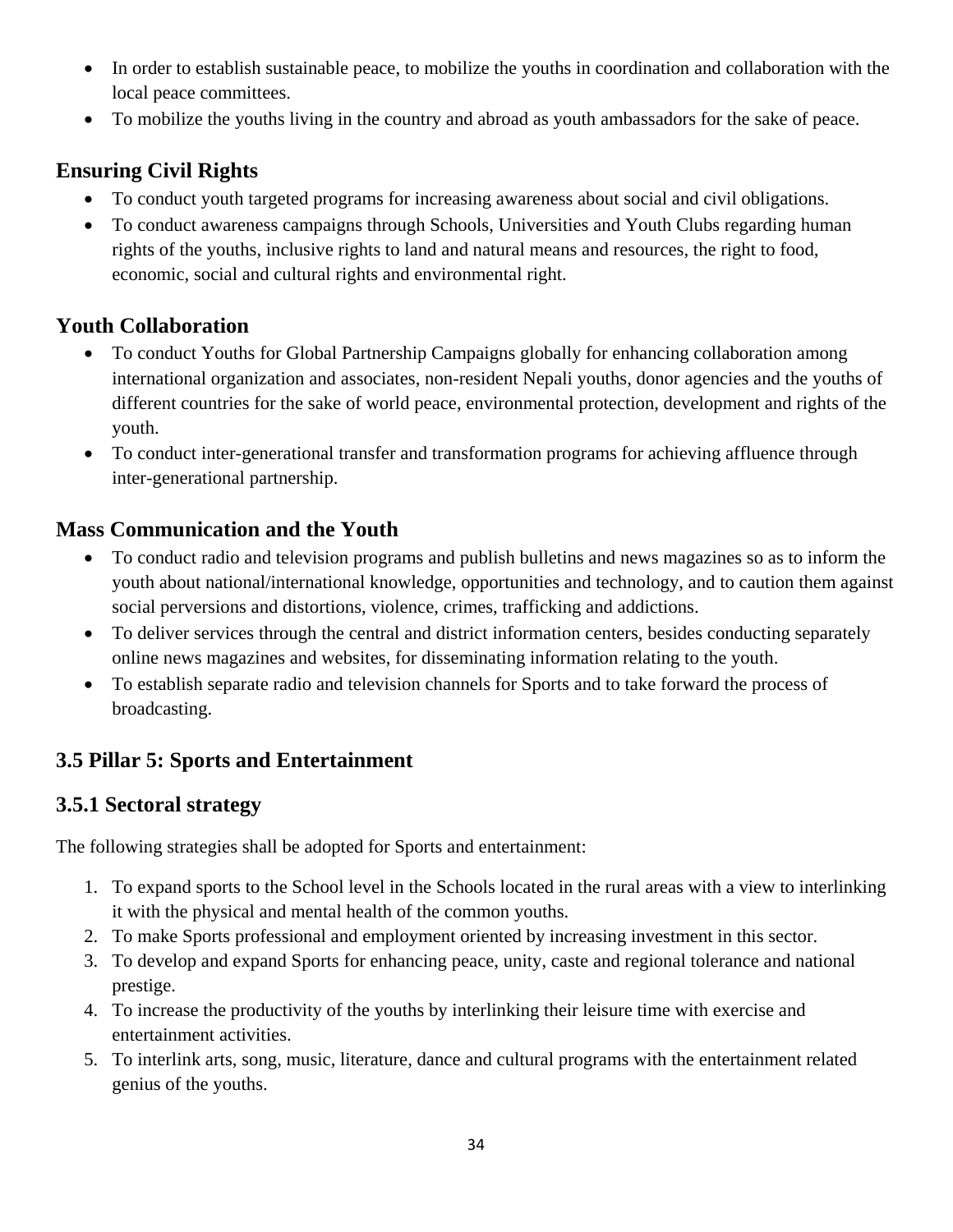### **3.5.2 Plan and Programs**

# **Sports Programs for the Common Youths**

- To organize Sports programs as festivals on various occasions of Schools, clubs, and associations and organizations.
- To organize female Sports festivals from the local to the central level.
- To organize special Para Olympic Games for the youths suffering from different types of physical disabilities.
- To make arrangements for disability friendly play grounds, disability friendly language and larger prints for physically disabled persons.

# **Identifying Sports Genius and Their Development**

- To look for genius of Sports sector and provide them with various opportunities, scholarships and training so as to help them acquire further specialization.
- Paying respect to the national genius, to mobilize them for encouraging other youths in Sports.
- To provide state support for livelihood of the Sports persons who have brought about inter-national fame.

# **Infrastructure Development and Support with Sports Materials**

- To upgrade the level of central Stadium and play ground so as to turn it to international standard, and to build one central level Stadium in each development region.
- One village one play ground: To build village level play ground for the youths.
- To provide Sports materials to programs of national importance held at the local level.

# **Sports Tourism Promotion Program**

- Based on geographical and tourist specialties, to create infrastructures for special types of sports like Golf, skating, paragliding, polo, water boating, horse riding, canoeing etc. at places like Rara, Khaptad,Chitwan, Pokhara, Nagarkot, Illam etc.
- To promote internal and external tourism by organizing new types of adventurous, tourist friendly and entertaining Sports like paragliding, bungee jumping, canoeing, rafting, hiking etc. for attracting internal and external tourists.

# **Sports in Education and Employment Generation**

- To establish a National Sports Academy, and to arrange for teaching Sports in Sports department of Higher Secondary Schools and Colleges.
- To implement gradually the provision of 'one school one Sports teacher' in order to increase employments in Sports education

# **School Exercise and Yoga Program**

For (promoting) youth health, to design curricula including subjects like exercise, *yoga*, tai chi, *dhyan* (meditation), art of self defense etc., besides Sports, and to teach those subjects right from the School level.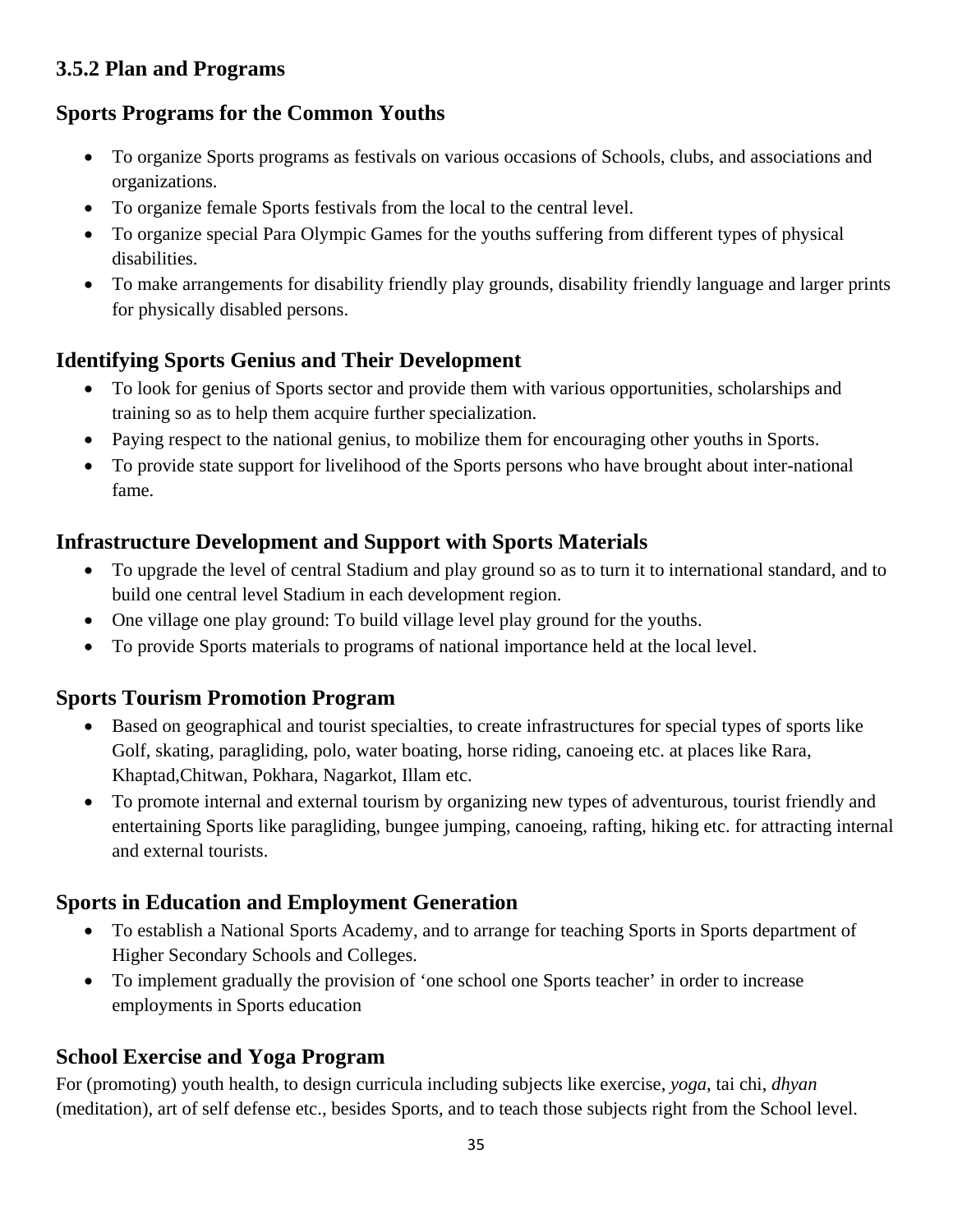- To organize such training programs at least one day every week.
- To impart training to the Sports teachers in subjects like exercise, *yoga*, tai chi, meditation, art of selfdefense etc.

# **Traditional Sports Development Programs**

- To conduct study and research about traditional Nepali Sports.
- To provide support to the youths of Schools, Colleges and Clubs for organizing traditional Sports competitions and festivals.

# **Organizing Friendly Sports**

- To organize various friendly Sports from central to local level for promoting consensus, collaboration and amicability among the youth.
- To organize international friendly Sports for promoting relation and collaboration among the youths of the country and abroad.
- In order to strengthen racial, regional, class and cultural inter relations, to organize friendly games among the hilly people, Madhesis, *dalits*, *janjatis*, Muslims and other castes and communities.

# **Entertainment for the Youth**

### **Leisure Time Management**

- To build facility equipped youth parks in various cities for making leisure time of the youth useful for health.
- For mental and physical rejuvenation of the young workers, to create infrastructure of rooms for taking rest, exercise and *dhyan* (meditation) at the concerned work place during short break.
- In order to promote the feeling of internal tourism among the youths and to provide information about the diversity and beauty of the country, to promote programs like hiking, trekking, rock climbing, youth camps etc. at minimum expense during holidays.
- To adopt the policy of providing facility of celebrating tourism holiday to the young employees of government, non-government and private organizations for promoting internal tourism.

### **Youth in Cultural Entertainment**

- To provide support to local Youth Clubs for conducting cultural programs.
- To exchange information, do coordination and to provide necessary training to youths about drama, arts, culture, and matters relating to cinema.
- To organize song and music competition among youths from the local to the central level and to select and award prize to the best young artist.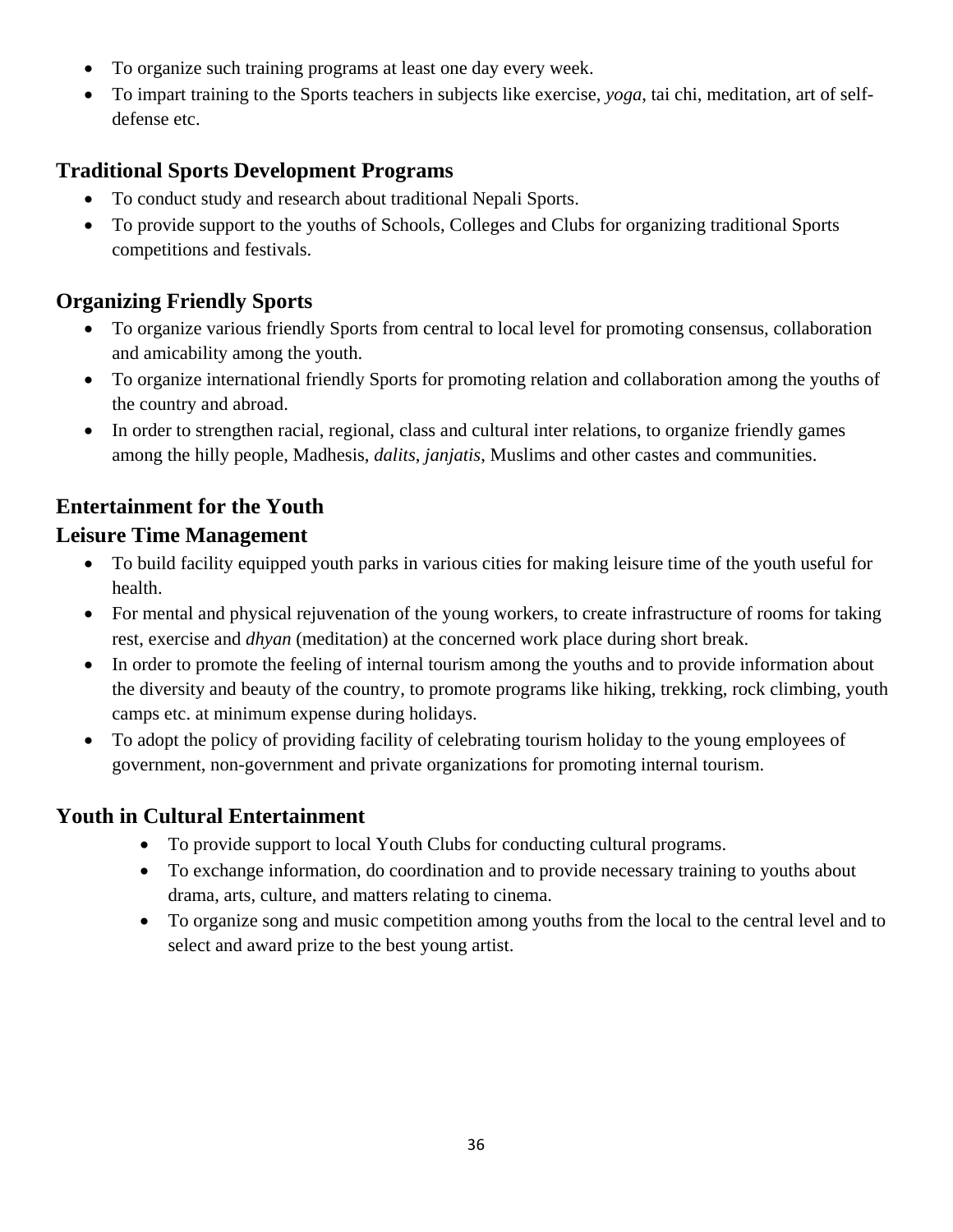# **Chapter 4**

# **Implementation, Coordination, Monitoring and Evaluation**

### **4.1 Implementation and Coordination**

The Ministry of Youth and Sports shall undertake the leadership of implementation and coordination of **Youth Vision-2025** striking coordination with the youth related Ministries at the central level, national and international NGOs, Cooperatives, political associations and organizations and the private sector, the Ministry of Youth and Sports shall take an initiative for implementation of the programs targeted by **Youth Vision-2025.**  For this, the National Youth Council shall be constituted as per the Youth Council Act, 2015 and institutional infrastructures shall be expanded to the state and the local levels.

For the implementation of **Youth Vision-2025** the concerned sectoral Ministries shall include programs falling under their respective jurisdictions in their regular, periodic and annual plans and carry out its implementation. It shall be the responsibility of all the concerned bodies to implement the policy reforms and programs designed under the coordination of Ministry of Youth and Sports.

Under the coordination of Ministry of Youth and Sports national and international NGOs, Cooperatives, political youth associations and organizations and the private sector shall undertake partnership in youth development programs and resources. In coordination with the Ministries and bodies having concern with youth development, the development partners shall provide support in the implementation of **the Youth Vision**. The National Youth Policy, 2015 has provided for constituting an inter Ministries National Youth Policy Coordination Committee under the Chairmanship of the Minister of Sports for the sake of inter Ministries coordination. This committee shall also coordinate for the implementation of **Youth Vision-2025.**

### **4.2 Monitoring and Evaluation**

The Ministry of Youth and Sports shall function as the main responsible body entrusted with monitoring and evaluation of whether or not the desired output have been achieved through the implementation of **Youth Vision-2025.** For this there shall be a Central Monitoring and Evaluation Committee comprising representatives of the Ministries having stake in youth development and led by the Secretary of Ministry of Youth and Sports as its Convener. A Plan for monitoring and evaluation of **the Youth Vision** shall be designed and implemented making it compatible with the Monitoring and Evaluation Manual of the National Planning Commission. The issues of youth development shall be incorporated in the monitoring and evaluation pattern to be adopted by the National Planning Commission at the national level. The achievements to be evaluated shall be defined in an objective and measurable way. With the support of the National Planning Commission the Ministry of Youth and Sports shall make annual evaluation of implementation of **the Youth Vision** and make the report public. Moreover, a third party shall be asked to make a midterm and a full term (final) evaluation, and the report shall be made public. Social audit and the process of public hearing shall be institutionalized in order to promote social accountability in implementation of **Youth Vision-2025.**